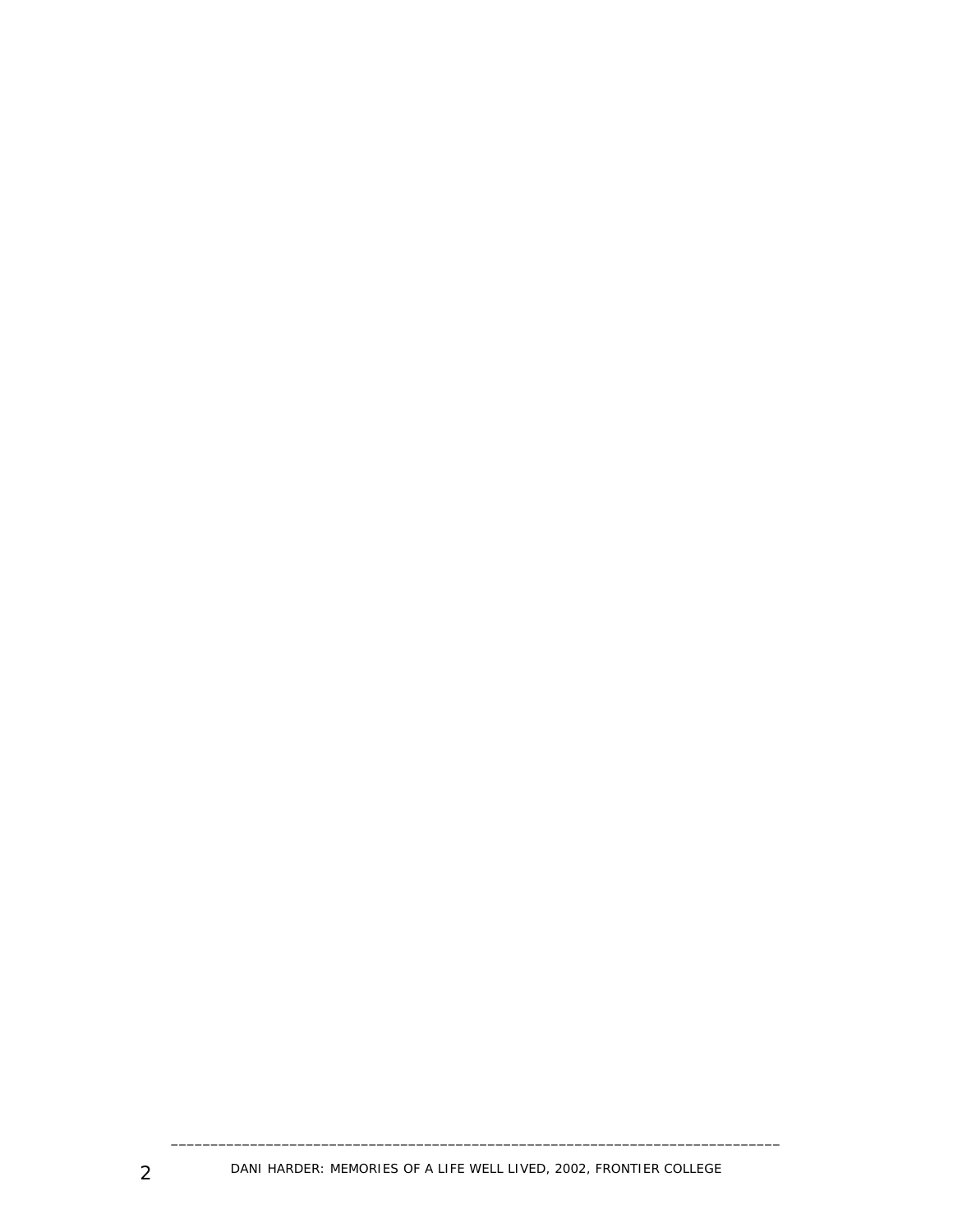# DANI HARDER

MEMORIES OF A LIFE WELL LIVED

June 7, 1974 to October 11, 2002

A Tribute to Dani Harder

Independent Studies, Frontier College, 2002



(An excerpt from) **STOP ALL THE CLOCKS BY W. H. AUDEN**

*Stop all the clocks, cut off the telephone, Prevent the dog from barking with a juicy bone. Silence the pianos and with muffled drum Bring out the coffin, let the mourners come.* 

*Let aeroplanes circle moaning overhead Scribbling on the sky the message [She] is Dead, Put crépe bows round the white necks of the public doves, Let the traffic policemen wear black cotton gloves.* 

*The stars are not wanted now, put out every one; Pack up the moon and dismantle the sun; Pour away the ocean and sweep up the wood. For nothing now can ever come to any good.*

Copyright: WH Auden: Twelve Songs IX First published as "Song IX" from 'Twelve Songs' (1936)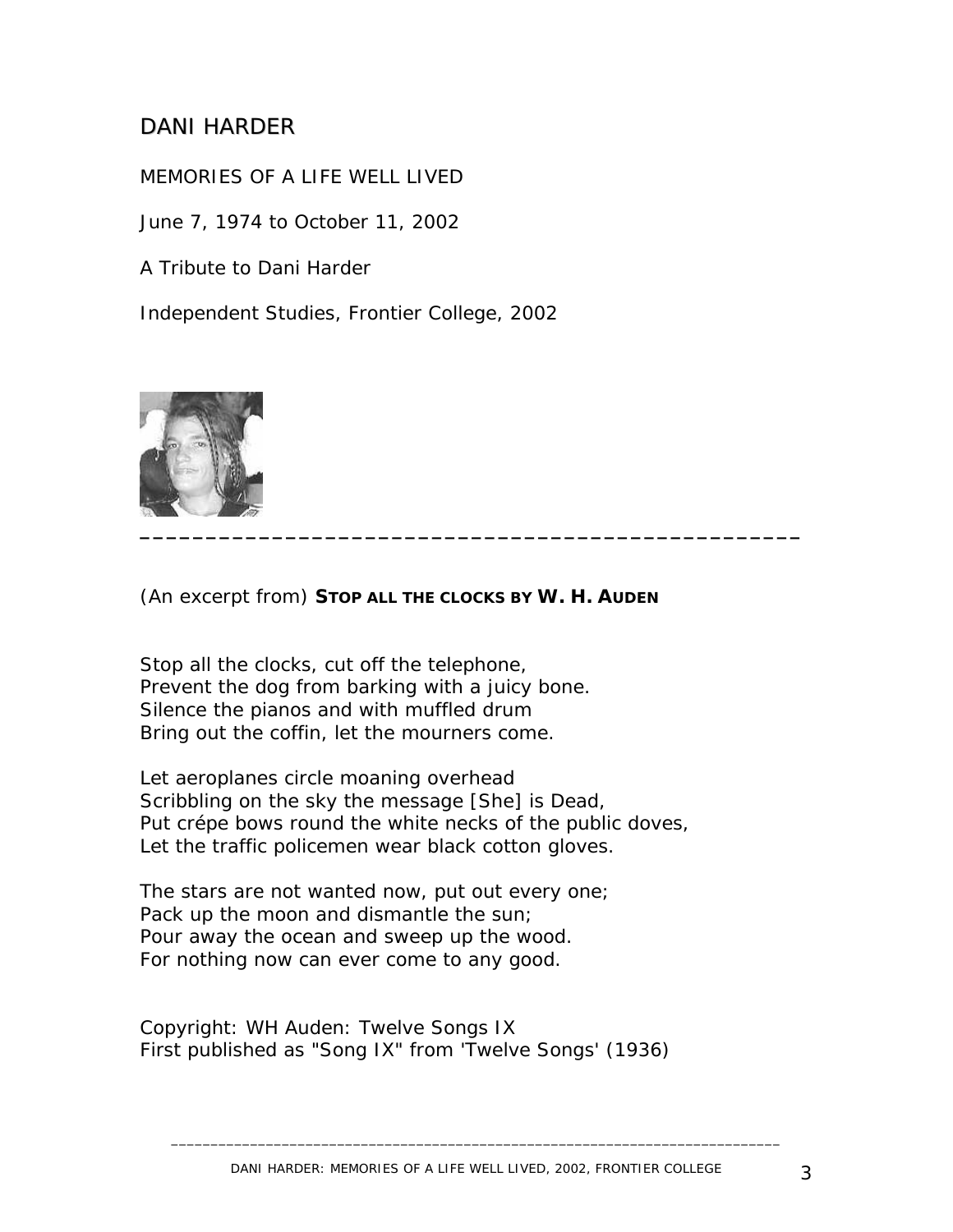| <b>EVALUATION OF INDEPENDENT STUDIES</b><br><b>VOLUNTEER EXPERIENCE</b>          |
|----------------------------------------------------------------------------------|
| Date: APA<br>HARDER<br>$\Delta$ N<br>Name:<br>Harder<br>)ani                     |
| Please answer these questions.                                                   |
| 1) Why are you here (in Independent Studies)?                                    |
| INORK HERE                                                                       |
| I work here                                                                      |
|                                                                                  |
|                                                                                  |
|                                                                                  |
| 2) What are you getting out of your experience volunteering with<br>our program? |
| SATISFACTION                                                                     |
| Satisfaction                                                                     |
|                                                                                  |
|                                                                                  |
|                                                                                  |
|                                                                                  |
| 3) What do you need from us to help you in your work here?                       |
| MORE DEAS ON YOU TO TEACH                                                        |
| More ideas on how to teach                                                       |
|                                                                                  |

*Dani's evaluation of her experience as a volunteer tutor, 2001*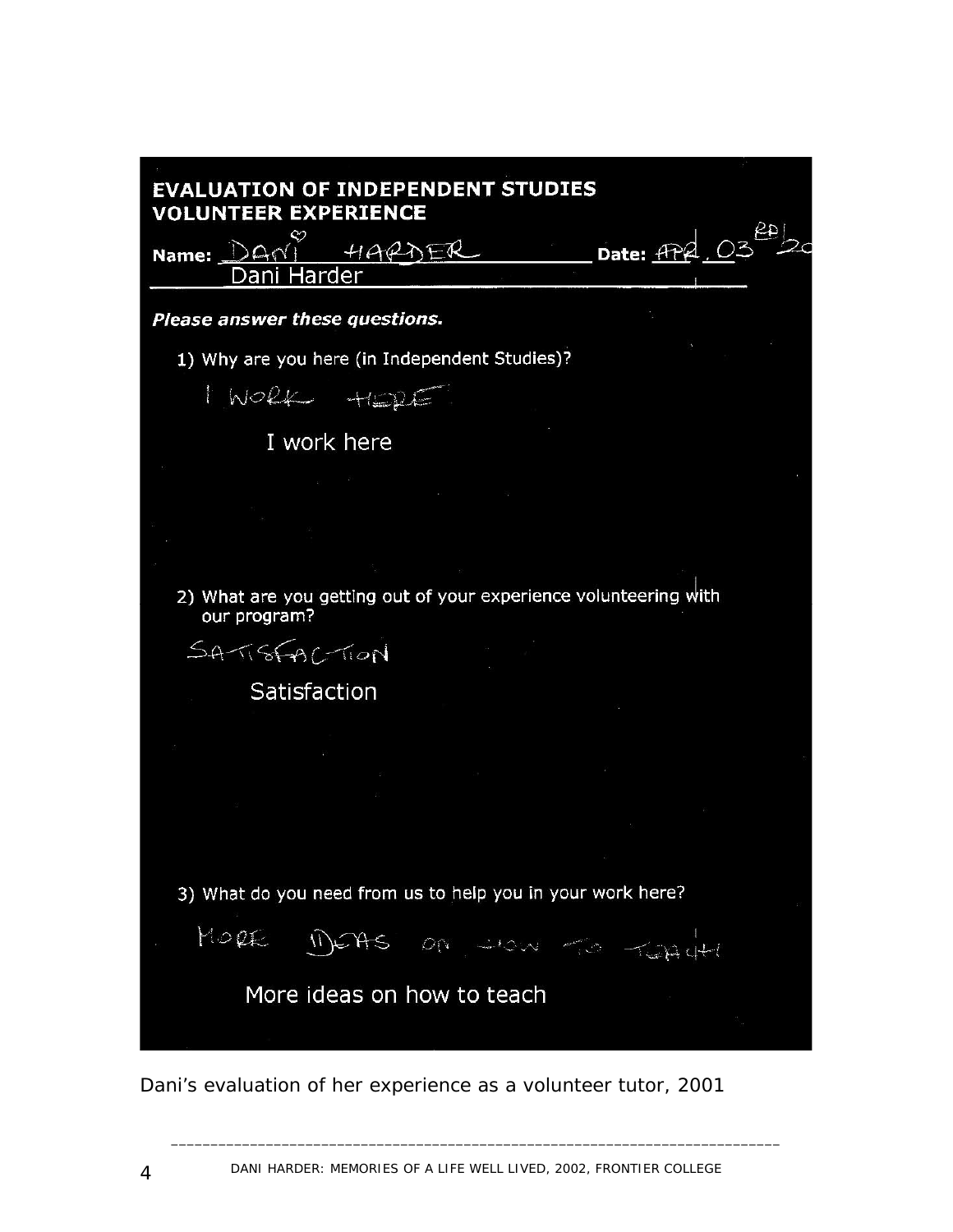#### **INTRODUCTION**

*"A traditional Buddhist folk tale from Vietnam provides a simple illustration, a metaphor for the difference between heaven and hell.* 

*In hell, everyone is given an abundance of food and then given chopsticks a yard long. Each person has all the food they need. But because the chopsticks are too long, the food never reaches their mouths.* 

*In heaven, the image is exactly the same: everyone is given an abundance of food, and chopsticks are also a yard long. But in heaven, people use the chopsticks to feed each other."* 

*from: "Queer Dharma", editor Winston Leyland, 1998*

Feeding each other. This image and accompanying quote came to mind when I thought about Dani Harder. For almost three years, Dani was a volunteer tutor in the Independent Studies program at Frontier College, where she acted as a classroom teaching assistant helping students in our three literacy classes to learn. Dani took her job very seriously and was very gifted at teaching. Her teaching took many forms. She literally provided instruction in spelling or reading; but more than this, she provided something else.

Dani's presence was itself instructional and remarkable. She lived her life with courage and determination, with passion and compassion, with strength and with joy. Dani fed everyone who met her a meal that had nothing to do with food. She fed us a gift. A gift of understanding and humility. Understanding of how extraordinary the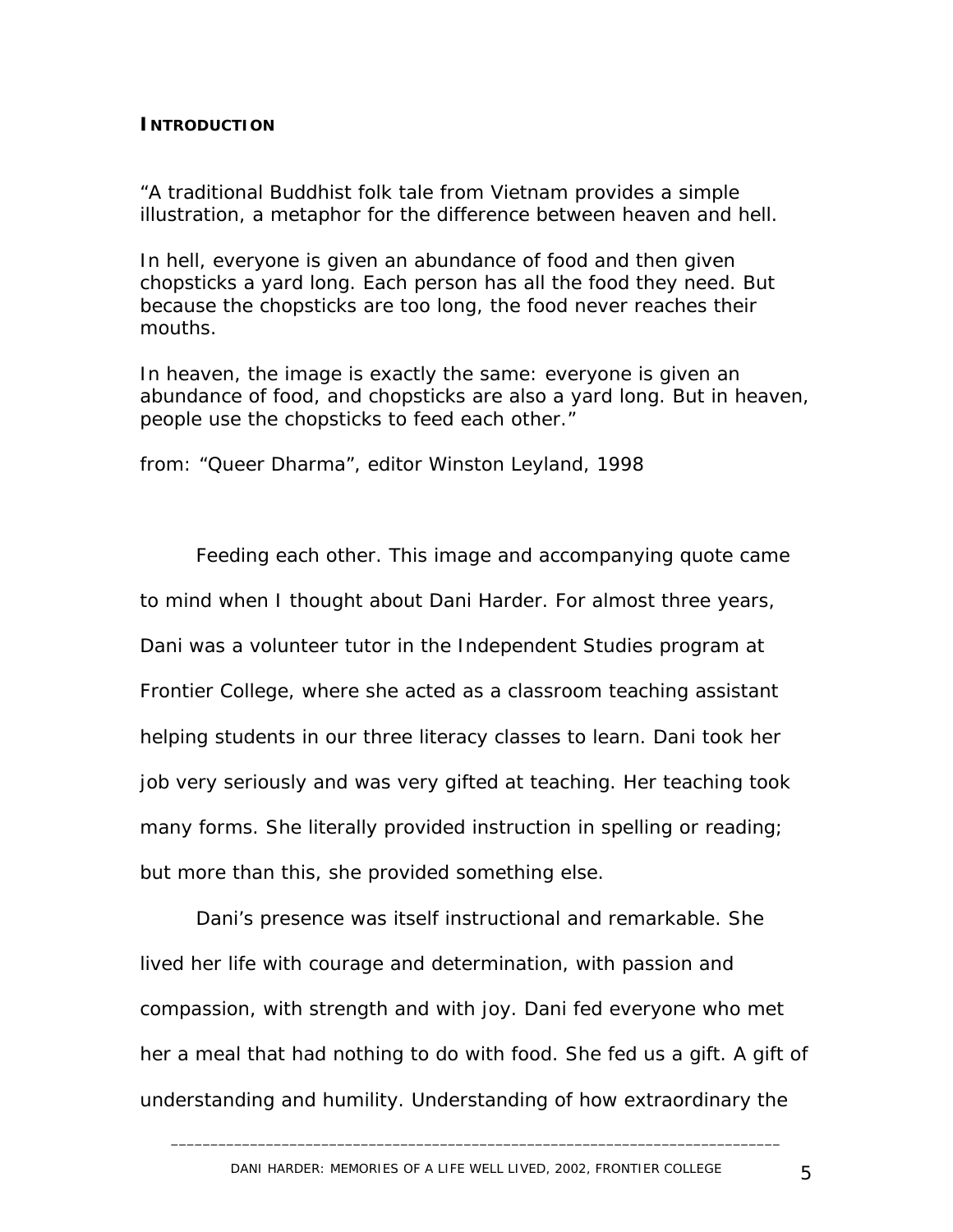diversity of human possibility can be. Humility in the face of our own vulnerability. This book is a tribute to a life well lived. Thank you, Dani Harder for making our lives so much richer through your own. I am honoured to have known you. Rest well.

#### **David Greig**

Manager, Independent Studies, Frontier College



#### **Memory of Dani**

Dani is one of the many people who have given their time and their personal gifts to serve others as a tutor with Frontier College. She knew the power of ideas, language and literacy could overcome isolation and fear. She shared her gifts with grace and humour; she taught all of us well.

#### **John O'Leary**

President, Frontier College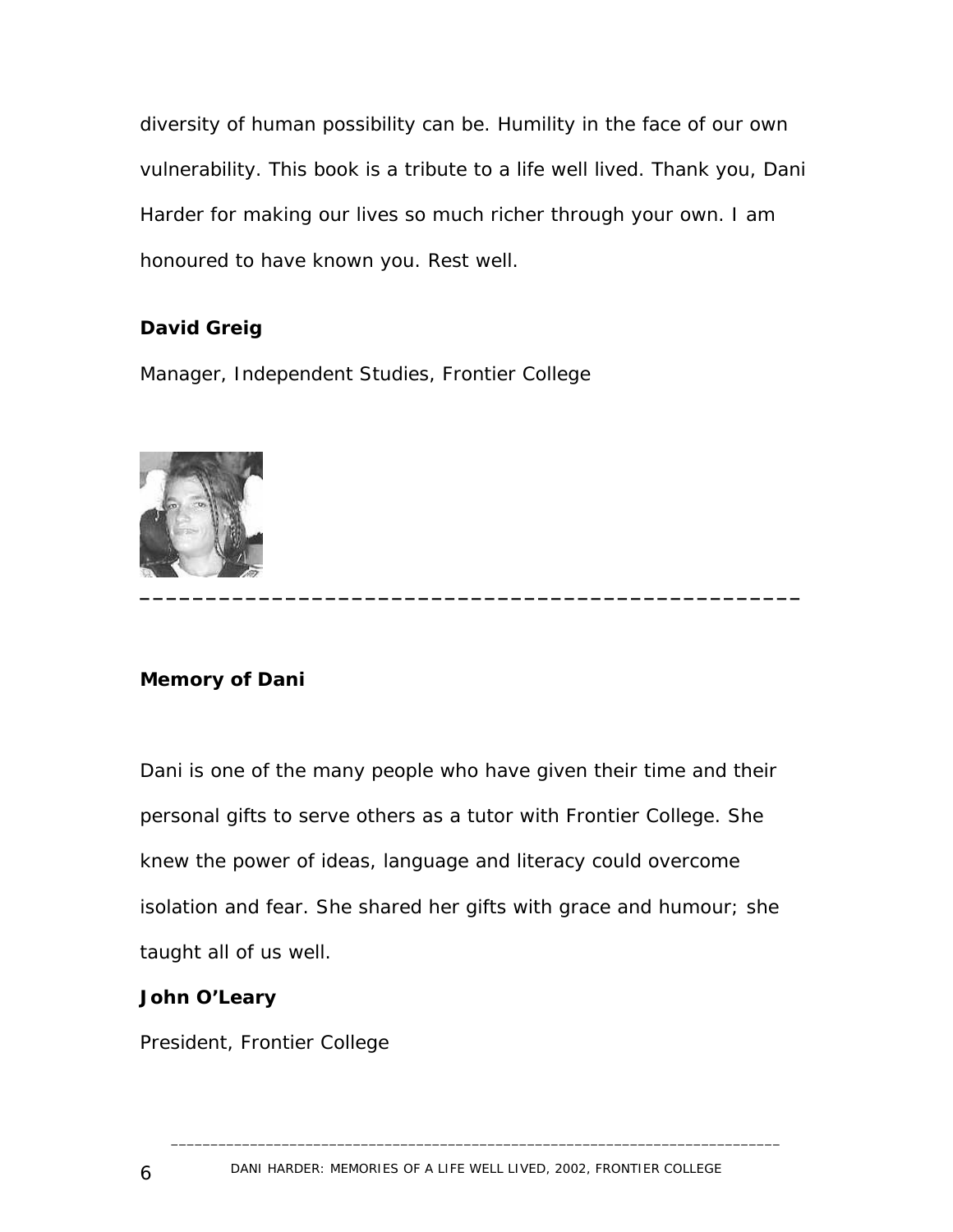#### **DANI'S AUTOBIOGRAPHY, 2001**

 My name is Dani Angela Harder, but that isn't fully true. I've been tricky people for many years. My first name is Angela, but I liked Dani much better so I switched them.

\_\_\_\_\_\_\_\_\_\_\_\_\_\_\_\_\_\_\_\_\_\_\_\_\_\_\_\_\_\_\_\_\_\_\_\_\_

I remember one day when I was one year old, "A big dog gave me a scare." It was the summer times and I will never forget it because I still don't trust dogs. "Upset."

A sad time in my life was when my grandmother died. I was really sad, but my brother made me feel better by giving me a hug.

I have many special people in my life. One who I would like to mention is Adrian. I met Adrian about two years ago at Frontier College. We are both tutors at the college and hit it off right away. I love his whole self, his hair, his eyes, his voice, and his humour.

I have many strengths, but I am to modest to talk about them. "You only have one life. Make it a good one!"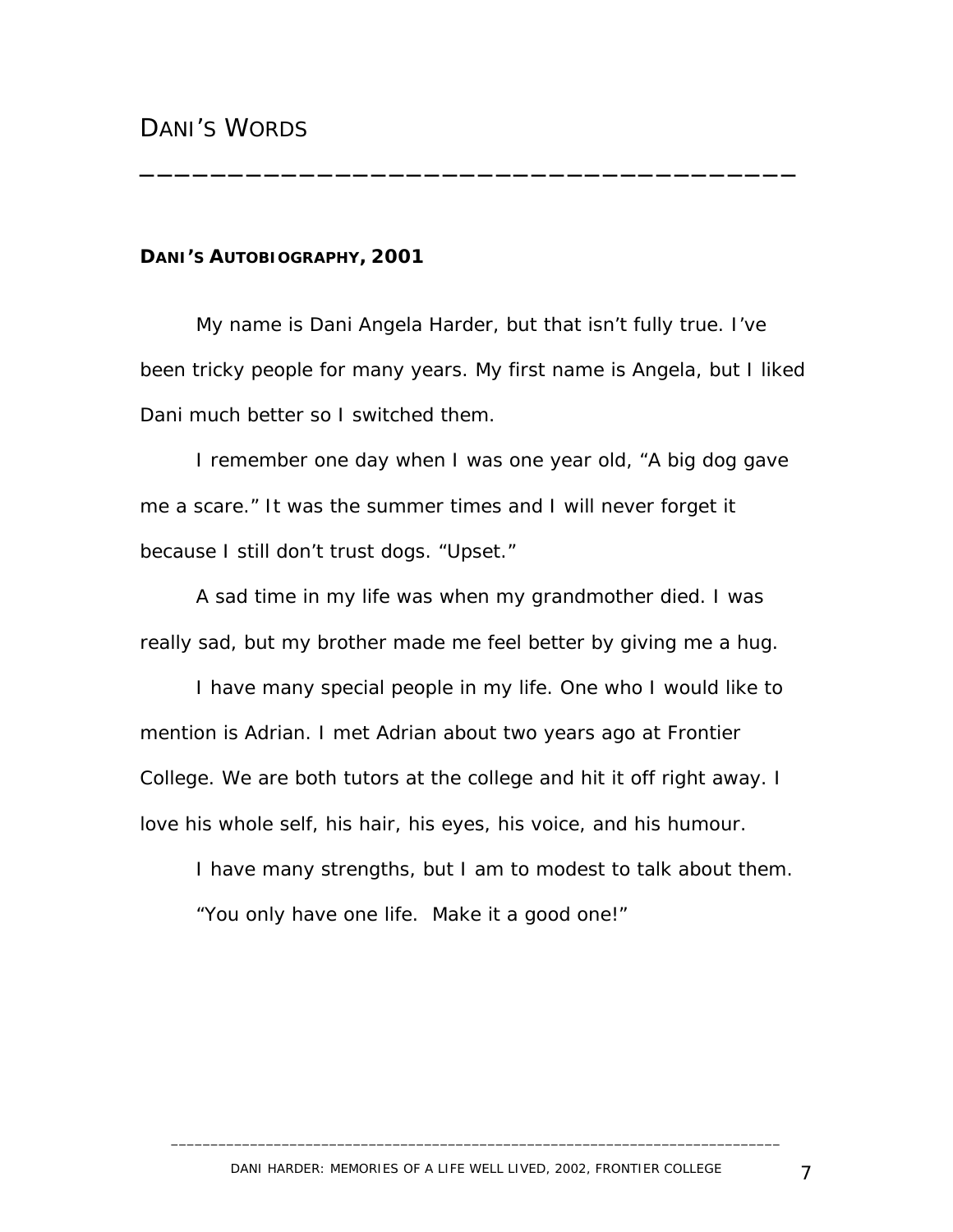

*Dani in the Independent Studies class, 2001*

#### **ADVOCACY: THE RIGHT TO LIVE IN THE COMMUNITY BY DANI HARDER**

"It's important to me to make my own decisions about my life. I'm 27 and very capable."

"I'm a person, too. I have a right to make my own choices."

"Why to try to make me live with people I do not know and may not like, just because we're all in wheelchairs"

"I have the right to live in my own apartment, to hire my own attendants and to make my own choices."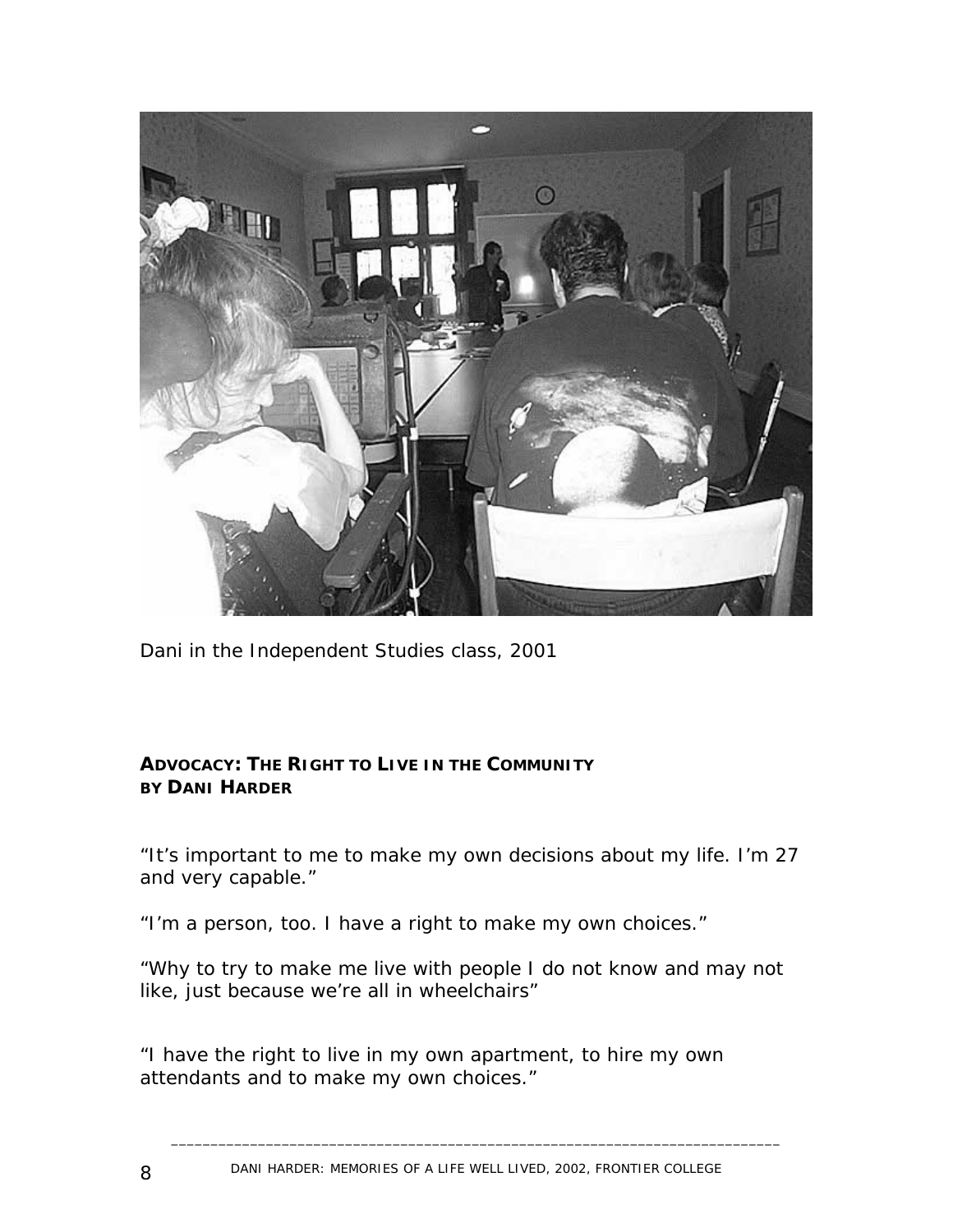"Do you get to choose where you live, who you live with and what leisure activities you do? Why shouldn't I also?"

"In my home, I can develop my own routines, based on my needs and choices."

 "I'm tired of staying in the hospital where staff tell me what to do, what to eat and when to go to bed."

"My work at Frontier College is important. I help adults learn to read. My students identify with me because they can see I also have challenges, just different ones from theirs. I run examples for them to keep trying to reach their goals of reading."

"I can continue my work at Frontier College. In an institution it's almost impossible to arrange to get to work on time. There's no place to prepare my lessons."

#### **UNTITLED BY DANI HARDER**

There was a man who was old He was an artist, so he took some clay to make a mold. He worked and worked and then he stopped. As he realized he was getting cold. He told himself to fold the mold into a barrel made of gold. His wife then came and offered him a warm cup of tea to hold. He drank his tea and immediately went bold.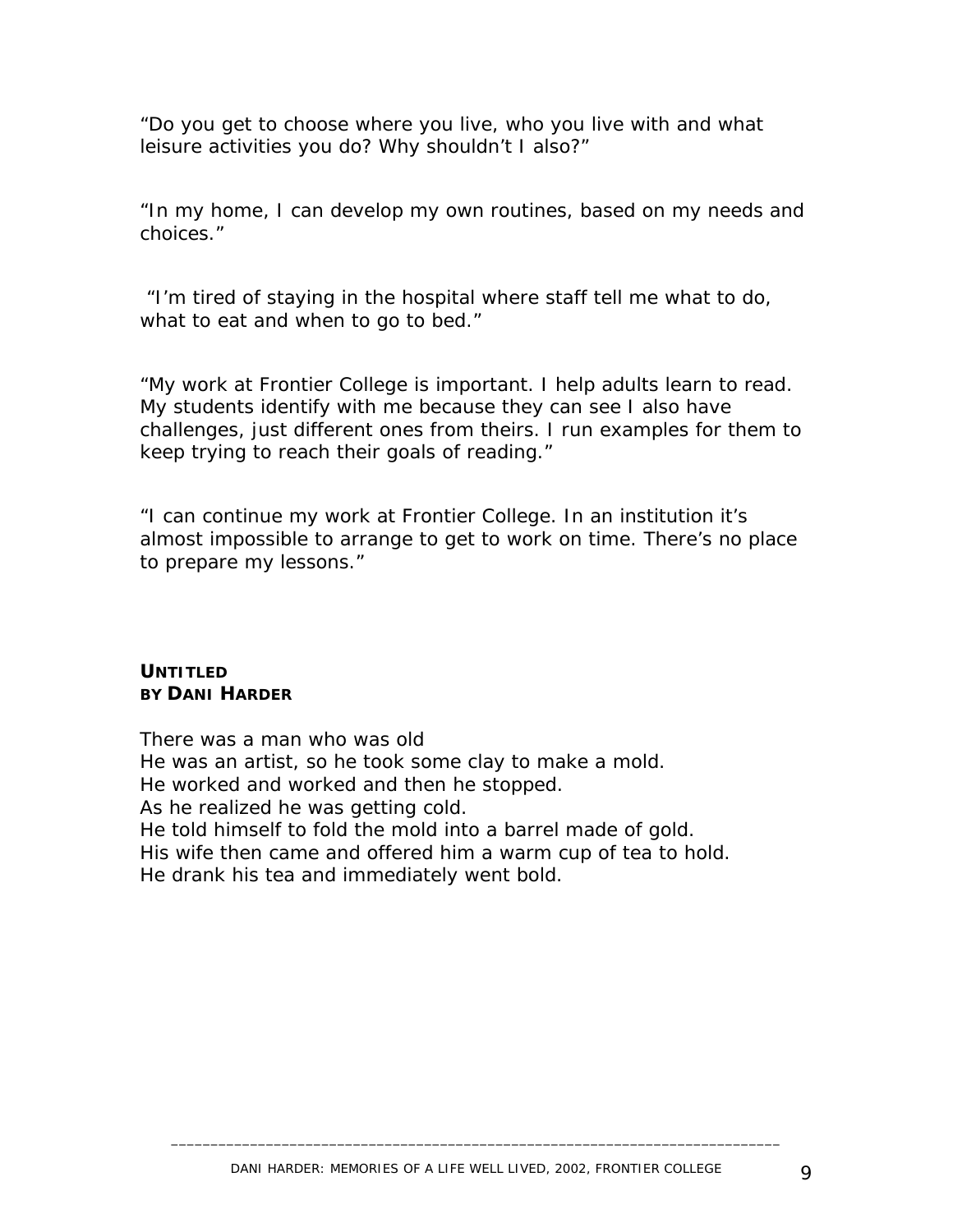



*Adrian, Dani and Joey*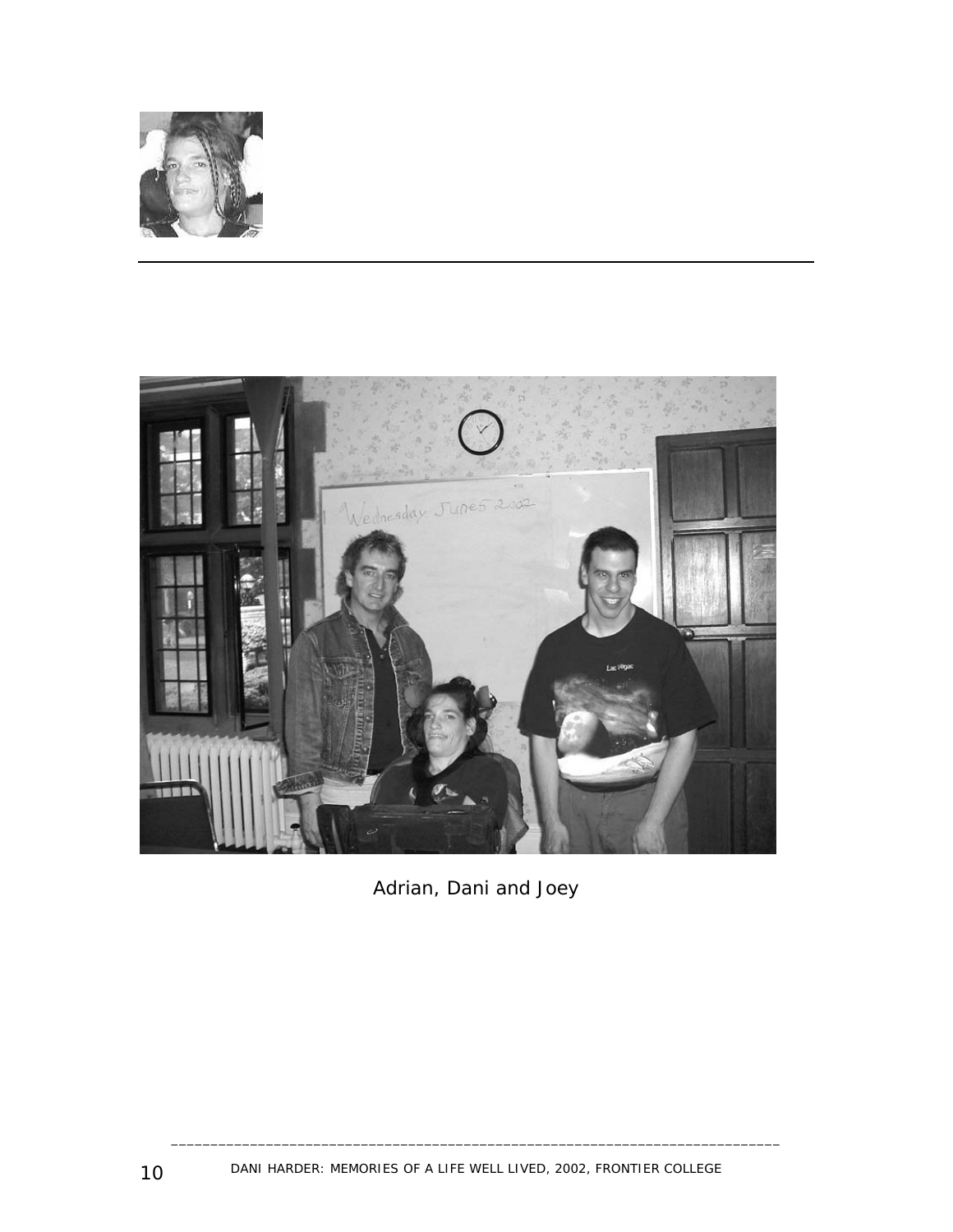*"Welcome to my voice of silence. Life is a precious shell. Hold it for as long as you can. Remember it is only a shell Which contains the powerful mind. It says you can do anything, Be anything. So say what you will" – Julia Tavalaro* 

#### **LOOK UP FOR "YES"**

Hi Dani, knowing that you have just slipped into the other room I am writing this letter to you. This quote above has significance for me today as I think about you. Your 'voice' was undeniably powerful and I learned a tremendous amount from you along our journey these past years together.

Although there will be a gaping void to the left of my table in the Boardroom at Frontier College there will continue to be a sense of wisdom and determination that will undoubtedly permeate throughout the room.

You missed but not one day over the last two years; wish I could say the same for myself. The class was missing a certain pizzazz over these past two weeks; that pizzazz was you.

You brought weekly with you to class a thirsty appetite to motivate and teach others the power of the written word. I thank you for your enthusiasm.

You carried with you a determination to have your voice validated. You were a woman who celebrated her disability experience and eloquently taught all of us around you the barriers and triumphs associated with this experience. You passionately contributed to discussions on the rights of people with disabilities. It was you that said, "My work at Frontier College is important. I help adults learn to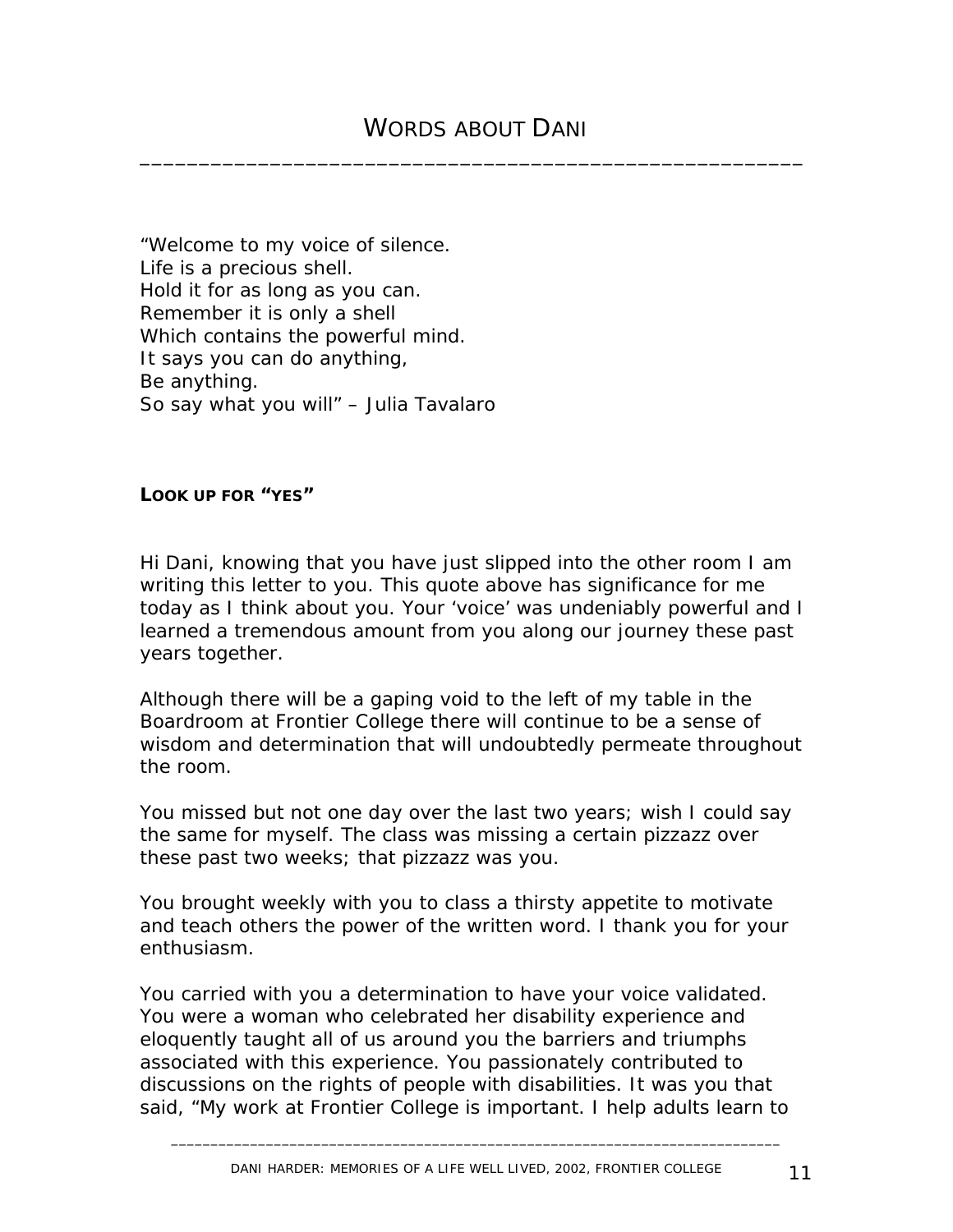read. My students identify with me because they can see I also have challenges, just different ones from theirs. I run examples for them to keep trying to reach their goals of reading". I thank you for your commitment to advocate for the rights of all people.

Your sense of humour delighted us all. It was your 'whoops of delight' that stopped John O'Leary in his tracks (his office being directly above the Boardroom where classes take place) and allowed him the opportunity to reflect on the true meaning of literacy and its teachings. Your humour was contagious and now I have to be your fill in. I do not thank you for this!

Your commitment to challenging the status quo and ask important life questions was commendable. You guest lectured with me at Centennial College and you made a lasting impression for those lucky enough to hear your message. You once wrote that you dreamed of being a teacher. You were a teacher and an inspiration to those around you. I thank you for your insight.

Last but not least "You were the spelling queen, young and sweet, only seventeen…Sorry I digress!



Our Spelling Bee will never be the same without your creative slant to this literacy exercise. I would never have thought up the sentence to describe the word 'life' as "You have only one life, make it a good one". I thank you for your ingenuity.

Dani, your life has been a good one and I am deeply blessed to have had a taste of your humour, passion and joy.

You have left us too soon and I will miss you dearly. Goodnight,

**Cathy Berry,** Frontier College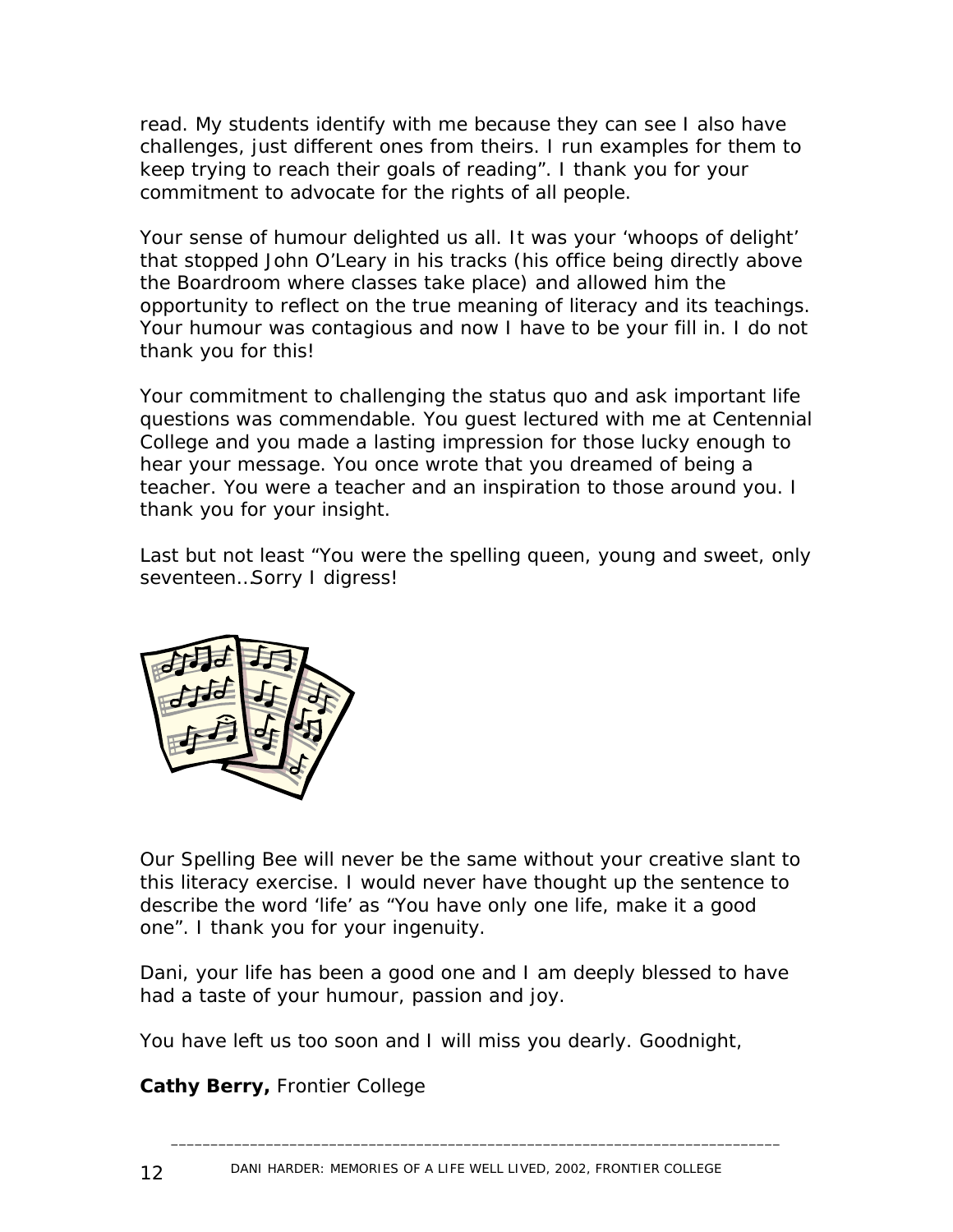

*"Coincidence is God's way of performing a miracle anonymously" Anonymous*

Coincidence it was to have had the wonderful fortune to have Dani in my life and miraculous it was to have the opportunity to grow and learn together alongside her.

To transform my feelings into words, at this moment, would be magical. I would welcome a taste of this magic as I struggle to find the words to express my deepened sadness over the loss of Dani in my life.

Dani's impact on my life was significant. I can't help but reflect on my son Matt's life in light of Dani's death. The wisdom that Dani gave to me has allowed me to reflect on the contributions Matt offers to others and, at the same time, how vulnerable he is. This reflection is overwhelming. I had so much to give to Dani, and in return, so much more to receive from her.

This past summer it was often just the two of us, at Frontier College, attached at the hip, so to speak. She would often call my name in class and offer words of encouragement; how reassuring this was. The word 'girlfriends' comes to mind. Outside the College we spoke together with community groups and colleges about the significance of literacy in the lives of people with disabilities. The word 'professionals' comes to mind.

Dani meant so much to me. As I look over and see the void next to me in the classroom, I painstakingly have come to realize that this really has happened. Dani has died. This feels very long.

But perhaps… It is just the beginning. Love to you always, Dani

**Susan Macdonald,** Frontier College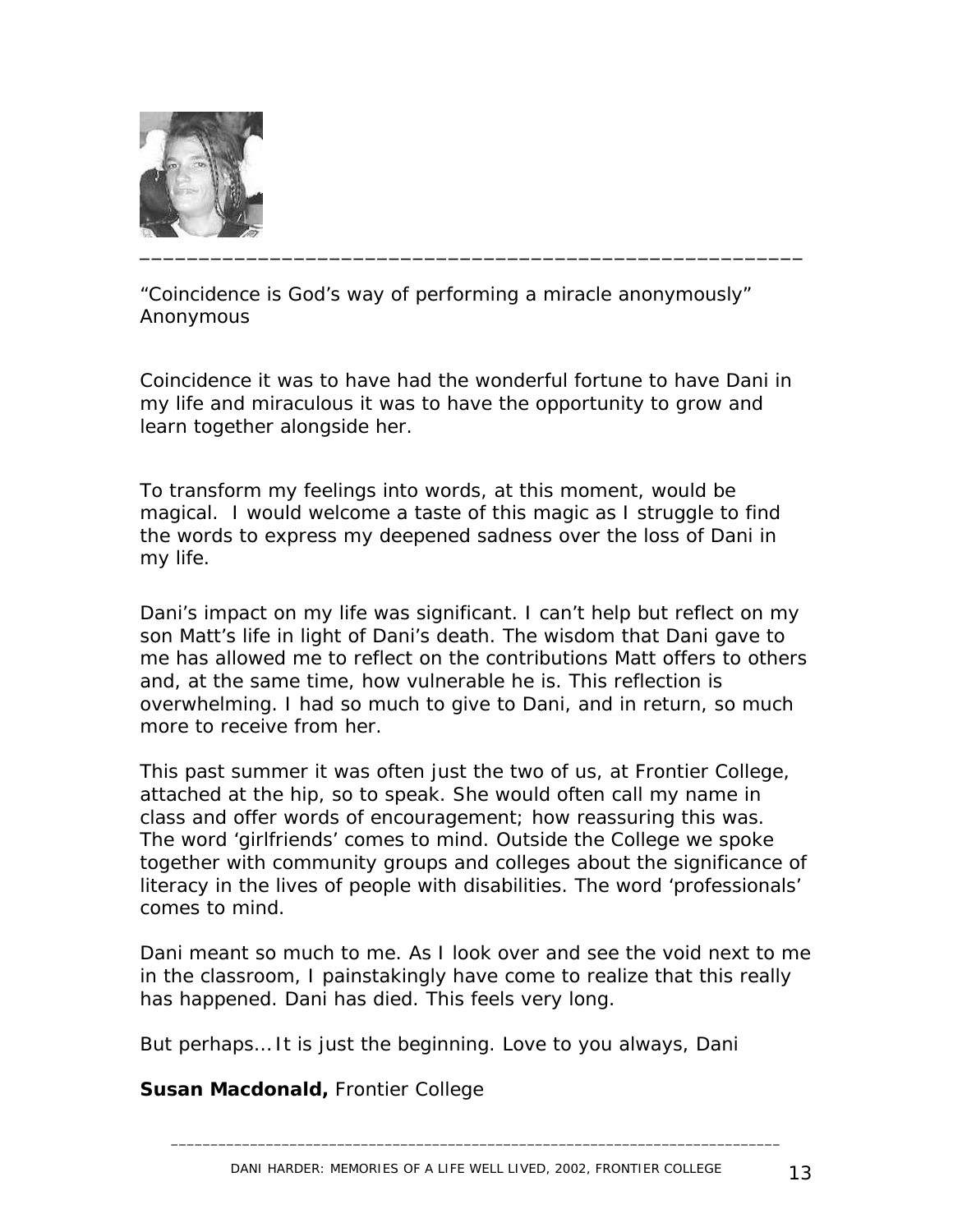

#### **For Dani**

*"Each friend represents a world in us, a world possibly not born until they arrive, and it is only by this meeting that a new world is born." Anaïs Nin*

You are an inspiration! An extraordinary gal! Thank you for your friendship and for opening up a "new world for me". Your spirit for living, learning, and teaching lives on in each of us. Thank you!

# **Angela Bisby**

Independent Studies Frontier College



#### **In Memory of Dani Harder**

by Mimi Wong

Cathy Berry introduced Dani to us last year and I was so surprised that Dani is one of our volunteer tutors at Independent Studies class. I thought she was one of the students. Cathy told us Dani was really strong at the spelling and how helpful for the class.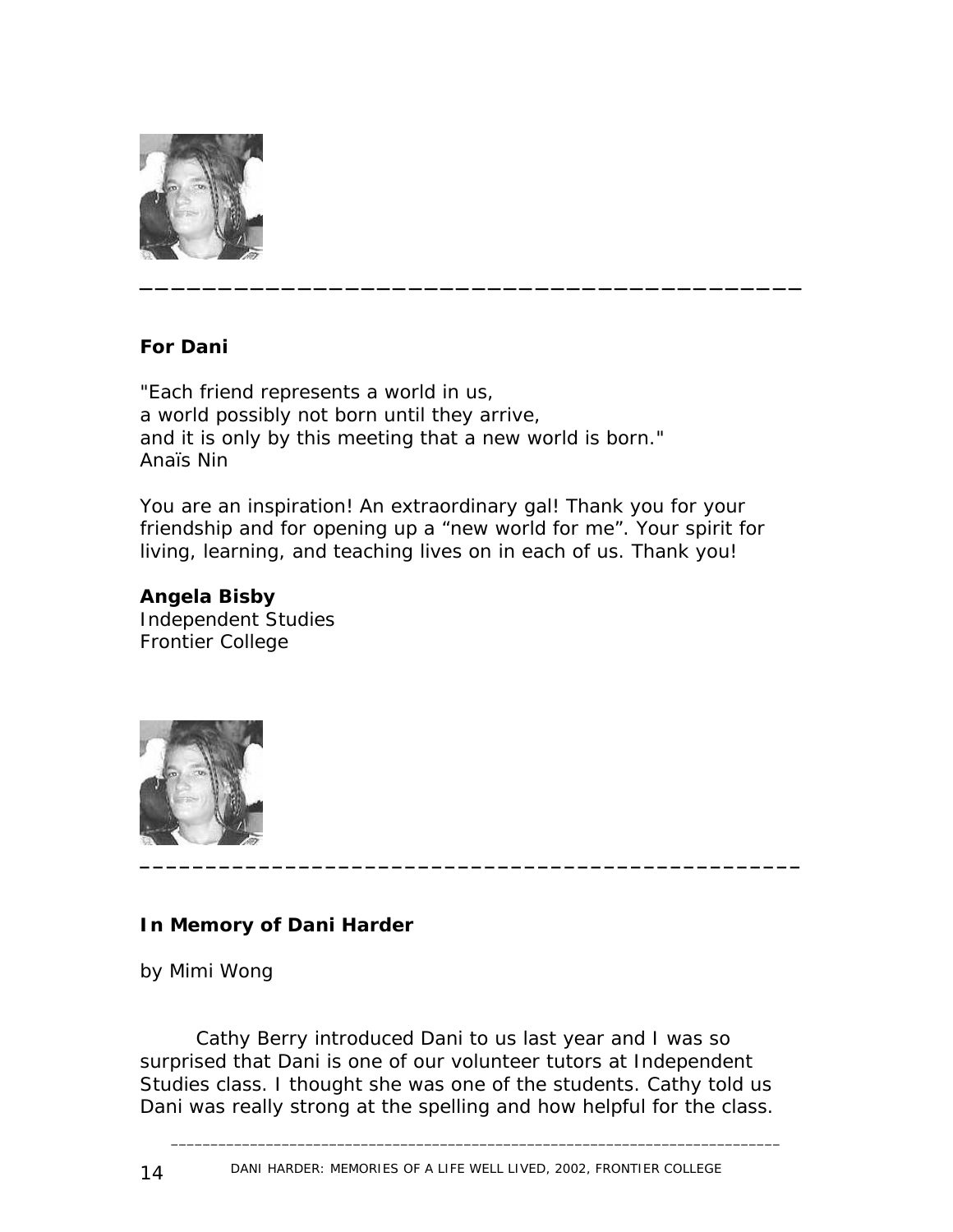This is the first time I knew anything about Dani. From that day, I started to say good morning to her and she always gave me a nice smile.

I remember Dani came to Frontier College Annual General Meeting 2001 last year at Cecil Community Centre. She danced and laughed. She had fun on that day. We were really enjoyed to watch her dancing. She was really good for dancing, I swear.

Janice, my daughter who is 5 years old now, came to Frontier College with me in May. Janice played with Sandra in the reception area. Dani was watching them and smiled. I felt that Dani was so enjoy for watching them playing. I thought she must love kids. Janice asked me about Dani when we went home. I told her Dani was a nice, cleaver, helpful and strong woman. She loves reading and helping people to read. She was the best tutor and best friend of her students. Janice told me she likes Dani and wanted to talk to her. I feel sorry to Janice that I can't let her to meet Dani again now.

I still have the writing from Dani about herself. I am going to tell my family and all my friends the story of Dani Harder. I hope they know that how lucky we are. We have to thanks God (any God you believe) that gave us all the good things. Thank you God gave let Cathy Berry met Dani or we couldn't meet Dani. Thank you Cathy for introducing Dani to us. I didn't talk to Dani a lot but in my heart she is my friend. Let's prayer for Dani and her family. I hope more people can read the story of Dani and this world will be very peaceful.

Dani, you're always in my heart. I never forget you. I will always remember you smile, your laughing and your dancing.

This is the song what I love and I want to share with Dani (I know you can hear it) and her family.

*Amazing Grace* 

*Amazing grace, how sweet the sound That saved a wretch like me I once was lost but now am found Was blind but now I see* 

*'Twas grace that taught my heart to fear And grace my fears relieved How precious did that grace appear The hour I first believed* 

*Through many dangers, toils and snares*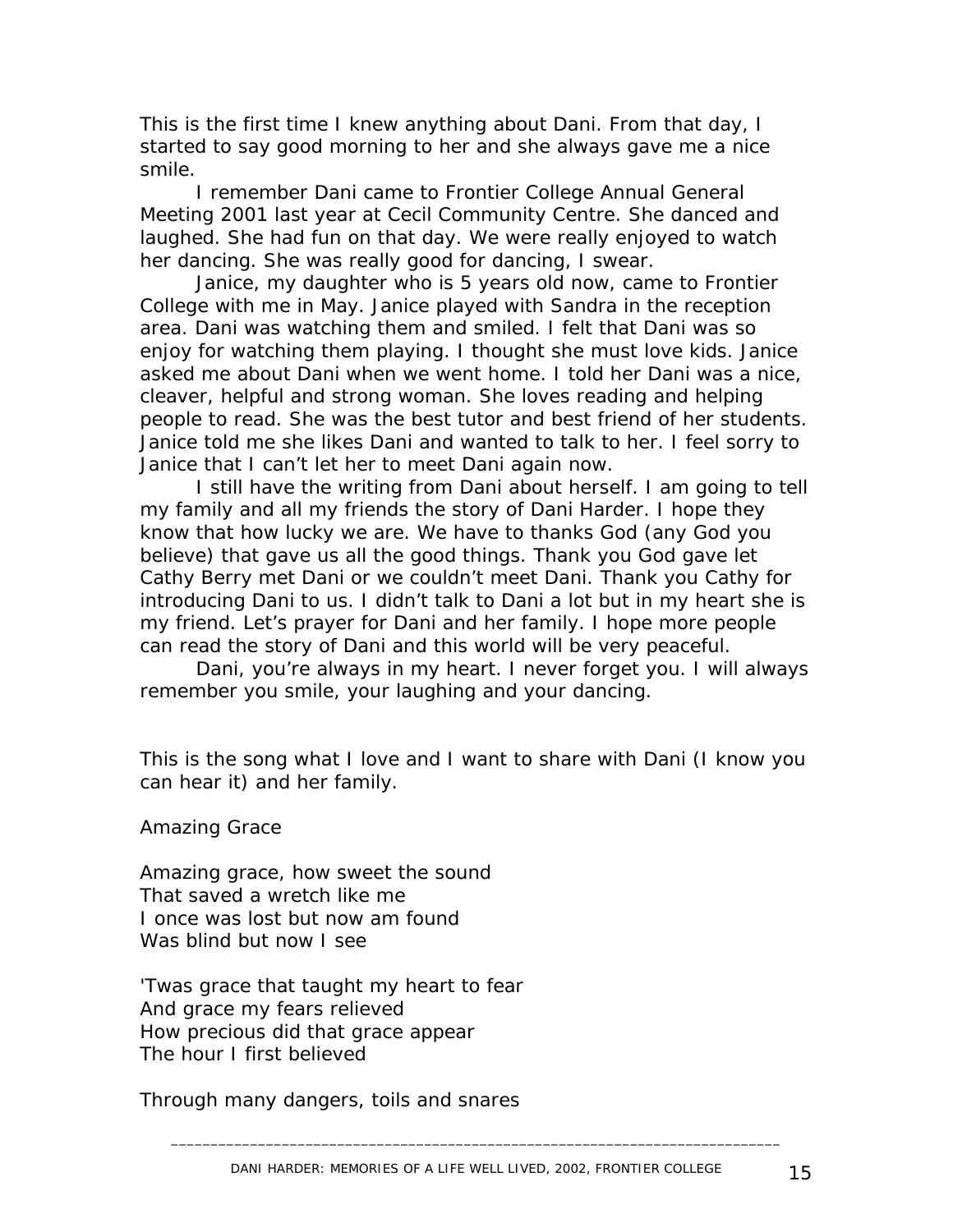*I have already come 'Tis grace hath brought me safe thus far And grace will lead me home* 

*How sweet the name of Jesus sounds In a believer's ear It soothes his sorrows, heals his wounds And drives away his fear* 

*Must Jesus bear the cross alone And all the world go free? No, there's a cross for ev'ryone And there's a cross for me* 

**Mimi Wong,** Frontier College



#### **Dani,**

What can I say about you, you are an angel in civilian clothes, a disguise to those around you, a mystery to those who cherish you.

You are a teacher, a friend, and a laughing buddy to all. You are the sunshine on a gloomy day, you are yourself and for that I'm pleased and overjoyed to say that I have known you.

You have touched so many lives with your sense of humour, your stories, and your smile. You have taught me patience, integrity, and self-respect, you have taught me to dream the impossible dream, to reach for every star in the sky and to just smile when life passes by.

You have left us with tears in our eyes and warmth in our hearts. You have left so many people to carry out the love and strength that you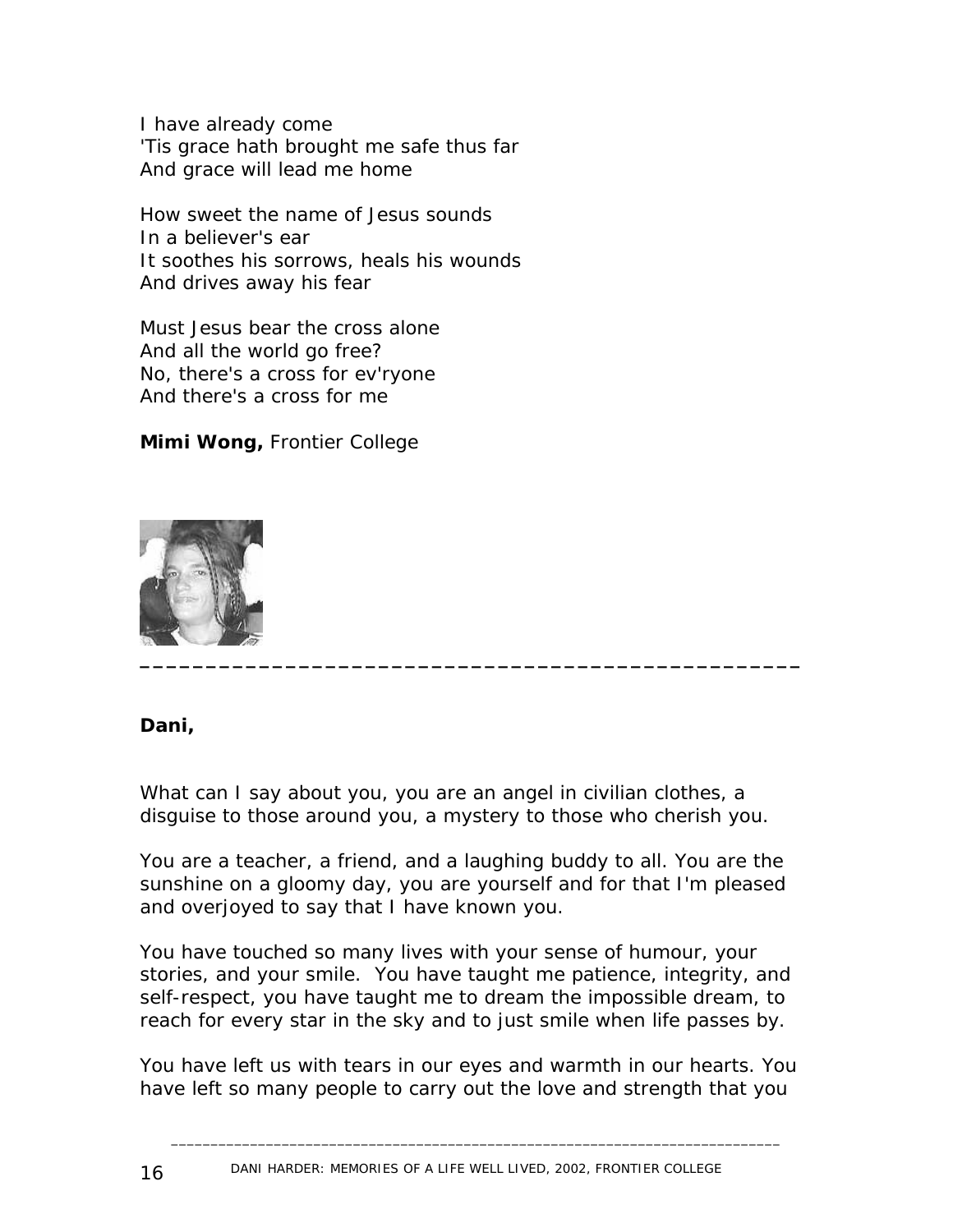have inspired us to feel and with that your memory will be forever remembered, in our hearts and in our souls.

Dani you will be missed but never forgotten, from this life to the next. "You only live one life, make it good." Thank you Dani for your strengths. You're in my heart,

**Alana Bazijanec**  Tutor, Frontier College



#### **Karen and Family,**

I have just returned from a marathon of workshops and have been stunned into silence by Dani's passing. She was a remarkable young woman. Her eyes were so full of life. I am deeply sorrowed and grieve with you.

One thought is to remind you, Mathew and Luke that you helped to give Dani a rather remarkable life. And because you battled so hard with her to be fully free, she was. Freedom is more a state of mind than a physical reality, and Dani was already free of most constraints because you had already decided and begun the lifelong battle for full citizenship. Congratulations. Many people put in many decades and never live. Dani lived, loved it and made a huge contribution.

Her leadership was evident in many locations, but at Frontier College the spell queen was an all star. Again, many wait a lifetime without ever knowing they have made a difference.

Dani made a difference. She had a good life. It was just too short.

#### **Jack Pearpoint**

former President, Frontier College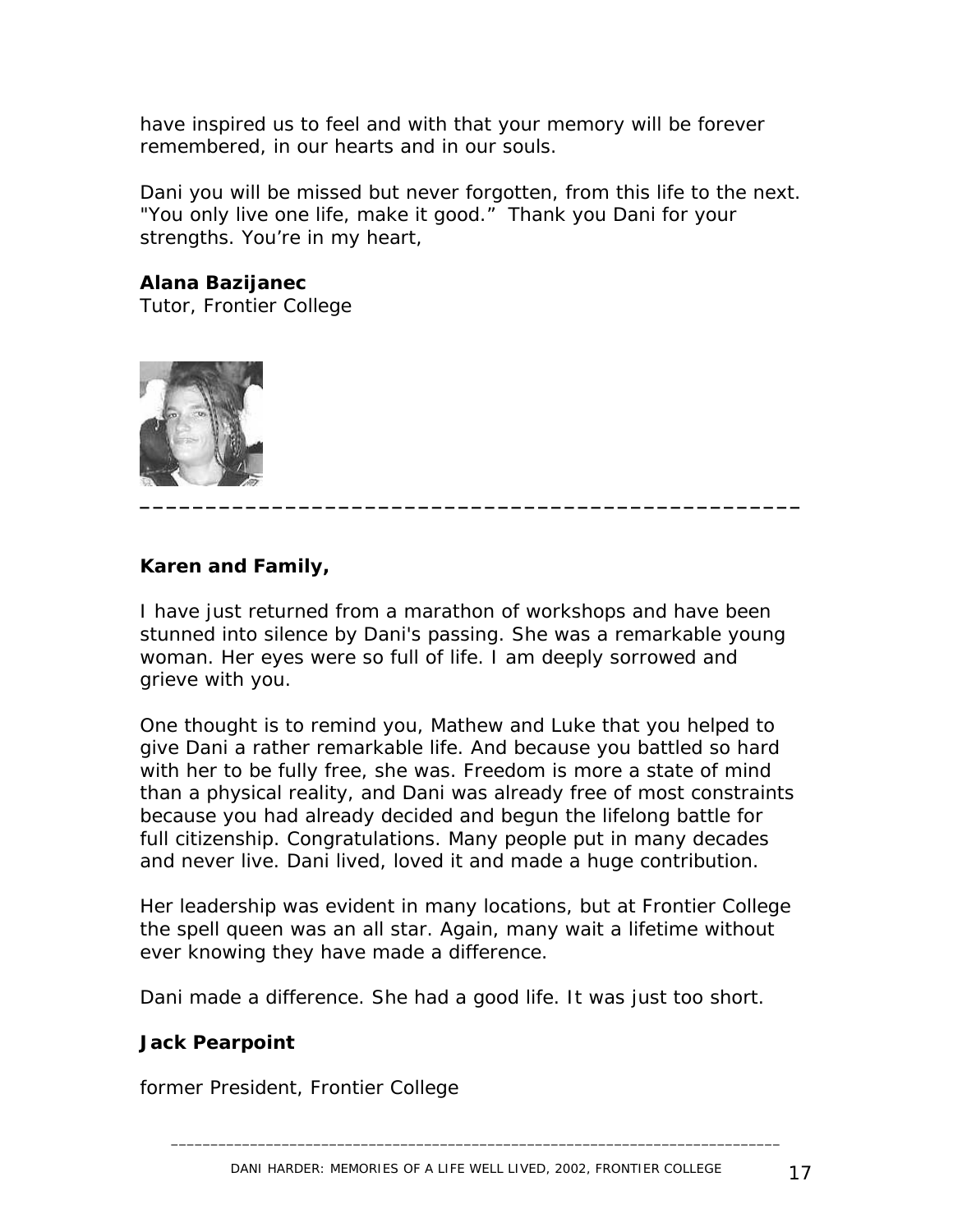

# **To Dani Harder, A Hero -- My Apology**

by Judith Snow on the occasion of Dani's funeral Oct. 16, 2002

Last Friday I got a phone call from a friend to tell me that Dani Harder had died of pneumonia. I was stunned. As my emotions tumbled through me I began to wonder why I was having such a strong reaction. I was not close to Dani. I had been with her perhaps five times in our lives. Yet I felt as if I had been personally stricken. I felt for Dani, I felt for her mother Karen who would be devastated, I felt for her friends and family -- but I was and am feeling much more than this empathy.

Dani was a young woman, not yet thirty. I knew her as a person who used an augmentative communication device -- one of those boxes with a funny computer voice. I never heard Dani's box say anything that made any sense, so for me Dani was someone with a silent or silenced voice. I figured that either she had very little to say, or she hadn't yet found or been given the way to articulate her own words. I blamed the box.

I knew Dani as someone who was represented by someone else. Her mother, Karen, would speak and write frequently, glowingly and intensely about Dani's dreams for her own home, her own assistants, an education, her own life. Dani's story and opinions were shared with me by a variety of people from a variety of groups and services aiming to help people who use augmentative communication. Once or twice I heard her personal assistants express Dani's preferences on her behalf. I understand this "speaking for" or "advocating" conversation very well and I participate in it fully and often. I never spoke, woman to woman, with Dani, yet I felt I had a good idea of who she was.

Karen told me often that I had made a big difference in Dani's life. She and Dani had come to my kitchen once and I had encouraged them to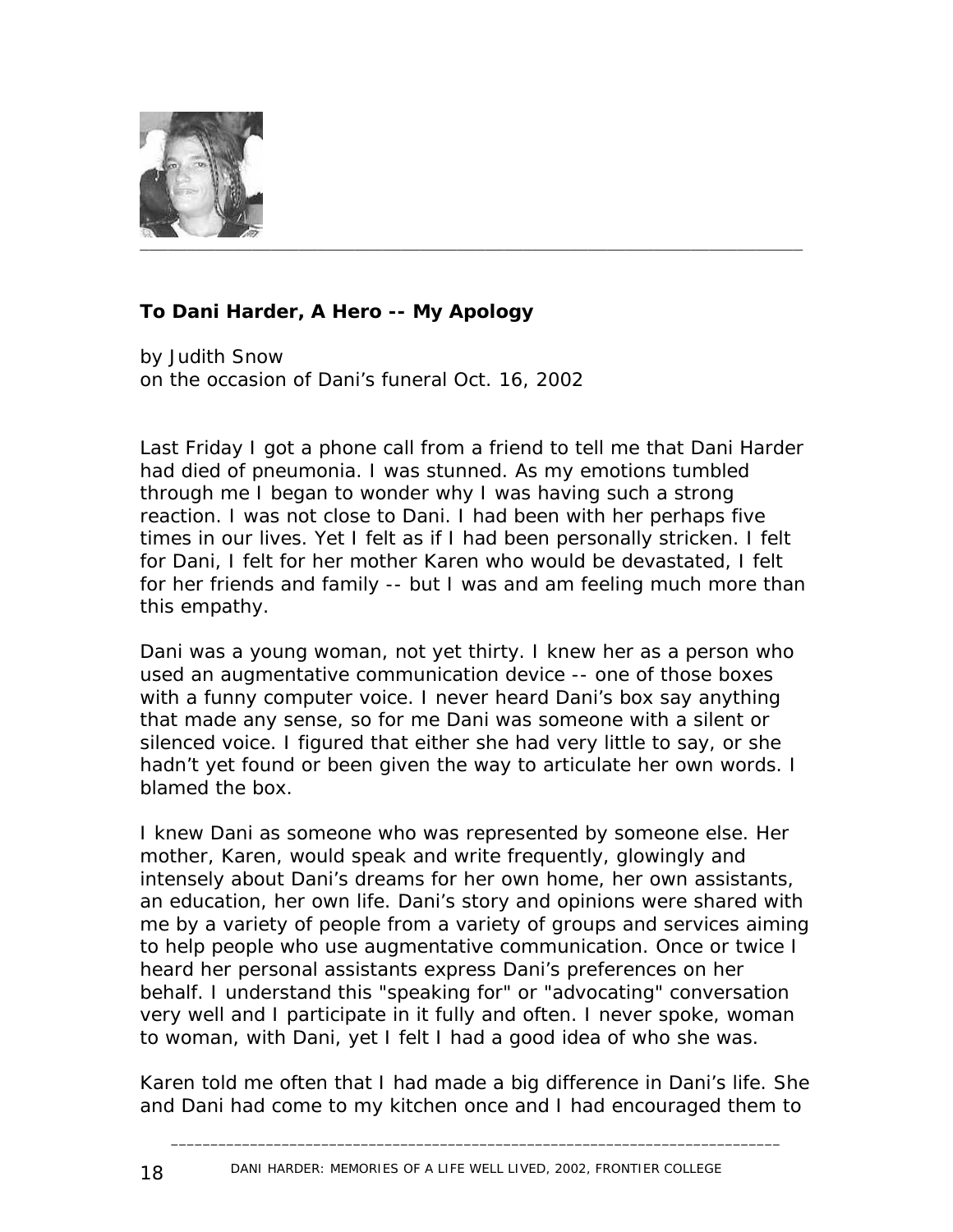not wait to get into university, but to find a way to get her into a course on the spot -- that day if possible! Dani had gone on to take a course at Ryerson. Dani also showed up at some events I was running -- workshops on rights, on support circles and on community participation. She didn't show up pretty often as well -- held back by Wheeltrans inflexibility or hospital indifference.

I thought I knew Dani. I knew that Dani was trapped in a children's chronic care facility. For years the Harder family and their support circles had massaged and pummeled at our intransigent provincial health system. The simple idea that if enough money were put in Dani's hands she could be a fully contributing citizen seemed never to penetrate the minds and policies of politicians and bureaucrats. Never mind that the required sum of money would be less than what is spent mindlessly on the chronic care prison. I participated at arms length in Dani's struggle. I never visited Dani. Since I left chronic care myself in 1979 I find it difficult to go into those places.

Last weekend I thought my deep sadness and upset were mainly related to my own fear and frustration. I fear that I will lose my own home and personal assistance to this pigheaded, self-serving government. I fear my own life will be snatched away mid-flight by a relentless virus. I fear that my own voice, articulate as I am, will be lost in the ever so impersonal disability/advocacy conversation that floods our corner of the world. I am continually frustrated by the seemingly endless journey toward building a world were everyone's abilities and gifts will be welcomed for the contributions that they are. I asked again and again, why couldn't we open Dani's cage?

Yet I knew somehow that my sorrow, anger and fear really came from another place. This morning I found that place. And throughout Dani's memorial celebration I became even more aware of the source of my distress.

I'm ashamed that I never let myself know Dani. I never said "Thank you!" for the gift she was to me -- and to so many others.

I imagined that Dani's life was very different from what it truly was. While I imagined that Dani was in a prison, Dani had let herself out of her cage. While I imagined that Dani was struggling for a voice, she was speaking, teaching and reaching out everywhere. While I imagined that Dani's gifts were buried by hospital and bureaucracy, she was making a big difference in hundreds of people's lives. The appearance of Don Herron, a great Canadian author and celebrity,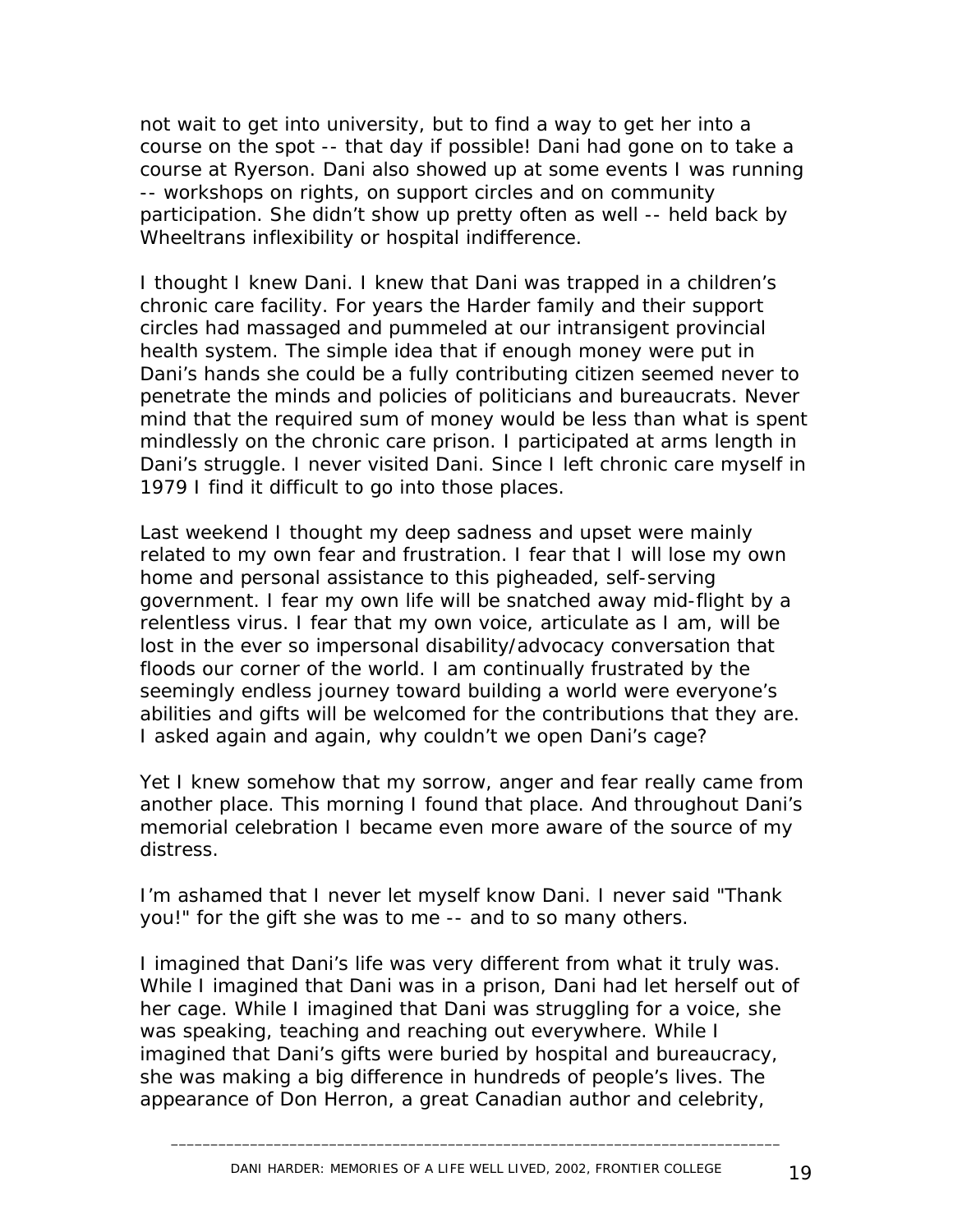says it simply. He came to give a heartfelt tribute and a farewell blessing to the young woman who had touched him deeply. Dani lived freely and completely, and the evidence is everywhere.

Dani Harder is a hero. She conquered circumstances where others would be defeated. She created a pathway for her life where none existed. She loved where others would give into fear, hate and selfpity. She didn't wait for a revolution, she didn't just fight for a revolution -- she was a revolution.

I apologize to Dani's spirit, to Dani's friends and family, to myself and to the past. I apologize for missing the opportunity to recognize Dani's great victory until after her death. I apologize for never saying: "Good on you! and Thank you!" to Dani in person. I promise to take notice of the heroes in my life from now on.

Dani, your spirit now brightens all of heaven and the whole world. Thank you for being you.

#### **Judith Snow**



I'll always remember Dani's smile. It would light up a room. Her presence at Frontier College was a welcome one. She showed her enthusiasm with a hearty "Good job!" directed at students. Despite her outgoing personality, Dani was sometimes shy. I think she actually blushed once when I asked to speak more often because I liked the sound of her voice. I enjoyed her spontaneous whoops of joy and laughter. In life, she was brave and unafraid to show emotion. I am genuinely saddened by news of her death.

#### **Ron Csillag**

Tutor, Frontier College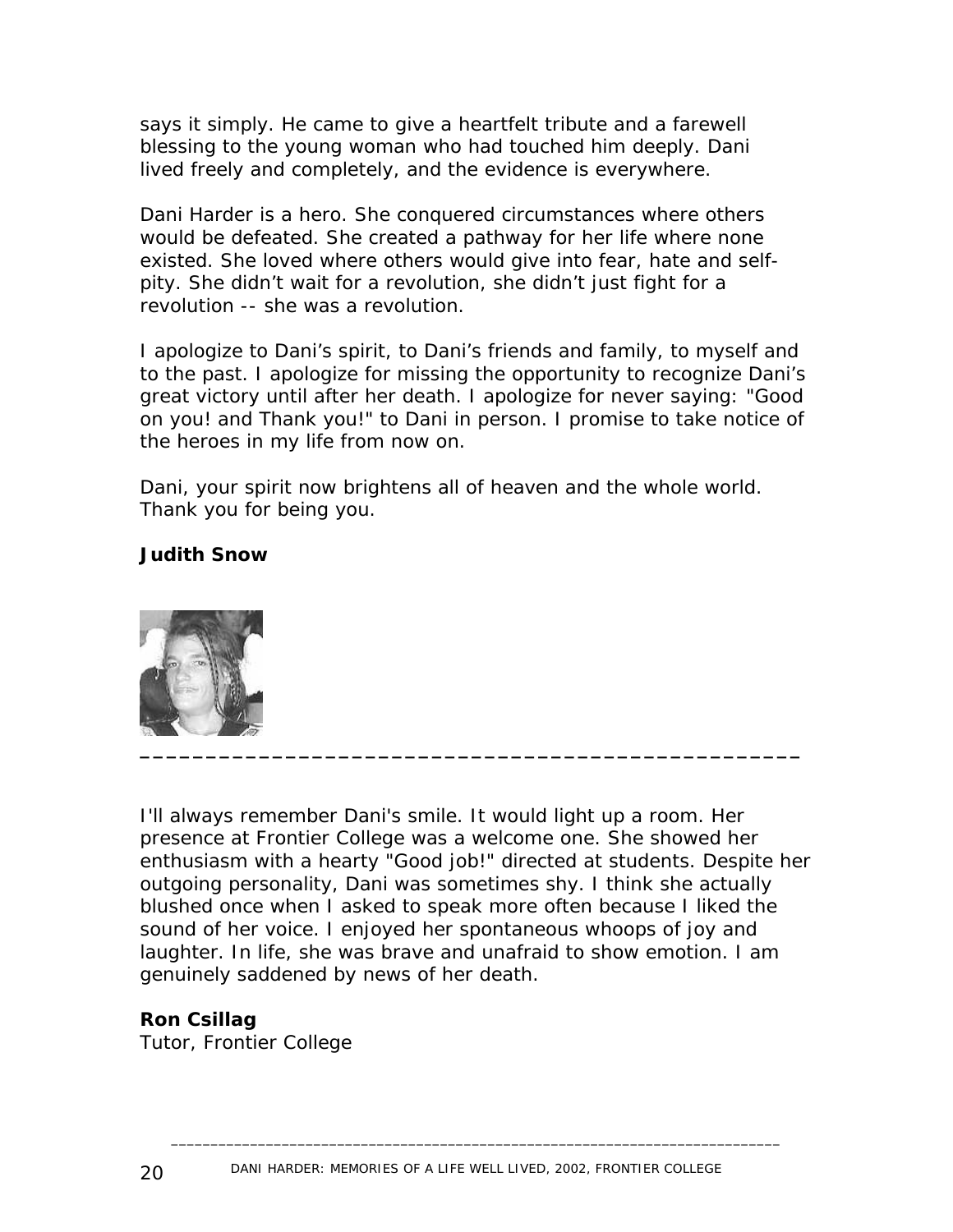

*Dani surrounded by friends at Frontier College, June 2002* 



#### **Dani,**

I loved to see her eyes light up when Adrian came into the room. I looked forward to her spelling bees. I was amazed at how insightful her comments were about each member of the class. She taught me a lot.

#### **Linda Scott**  Tutor, Frontier College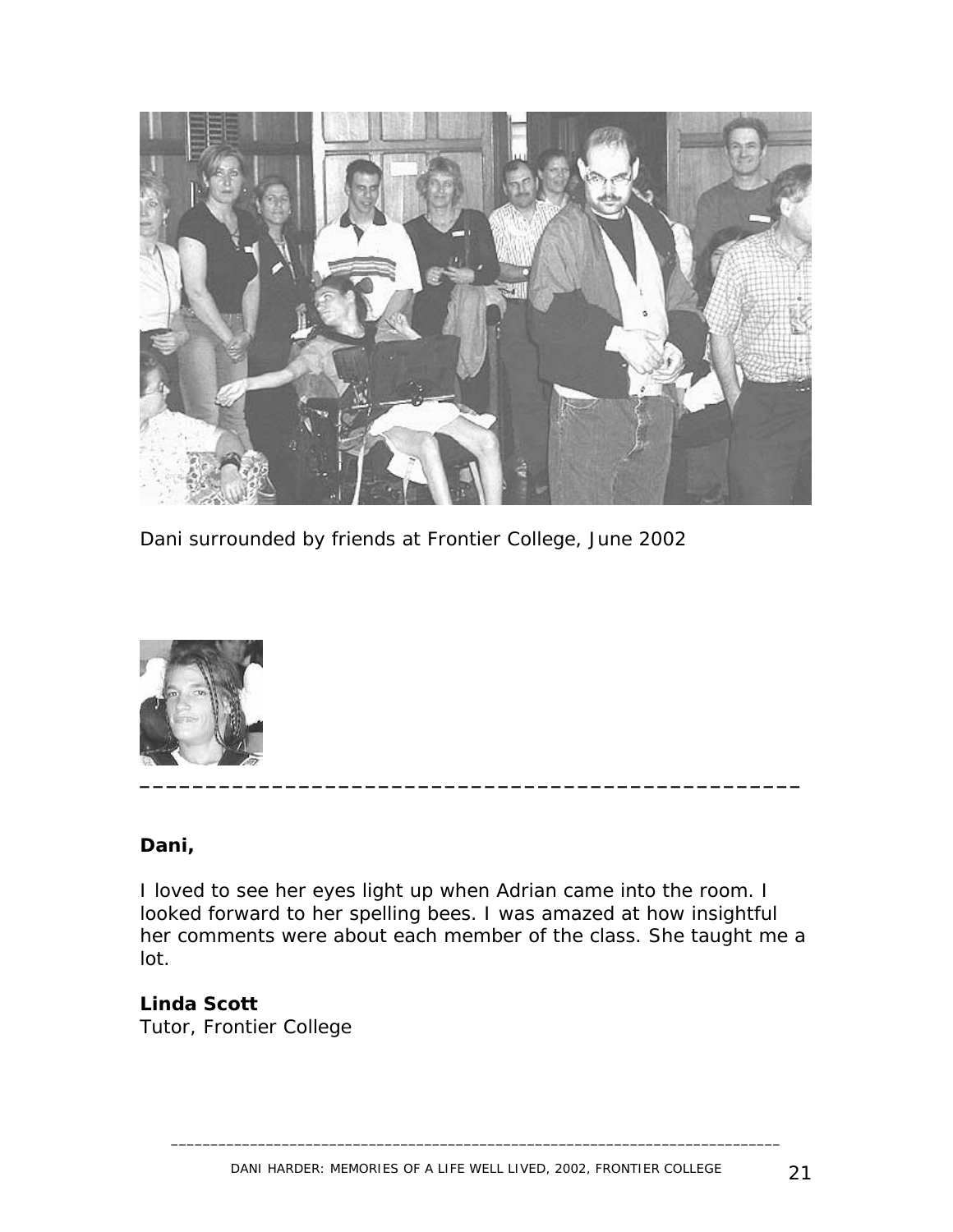

She was a unique person. She had a gift to enthuse everybody to learn and use her intelligence to make it work. She had a joyful spirit that you would want to know her. She had a wonderful sense of humour. She will be missed.

#### **Robert Lesser**



I came to Frontier College on October 4, 2001. I met Dani at Frontier College. Dani liked coming to Frontier College. That's how me and Dani met. I was happy to meet Dani. She will be missed.

#### **David Booker**



*I met Dani in 1999. She makes my heart melt. She was a beautiful person. She was very popular and I really enjoyed working with her. I am glad I got to know her a little. I went to her brother Matt's house for a barbeque. I had a beautiful time and felt I got closer to Dani. I want to thank Dani's family for having me over. I miss you and I love you.* 

#### **Irene Hatos**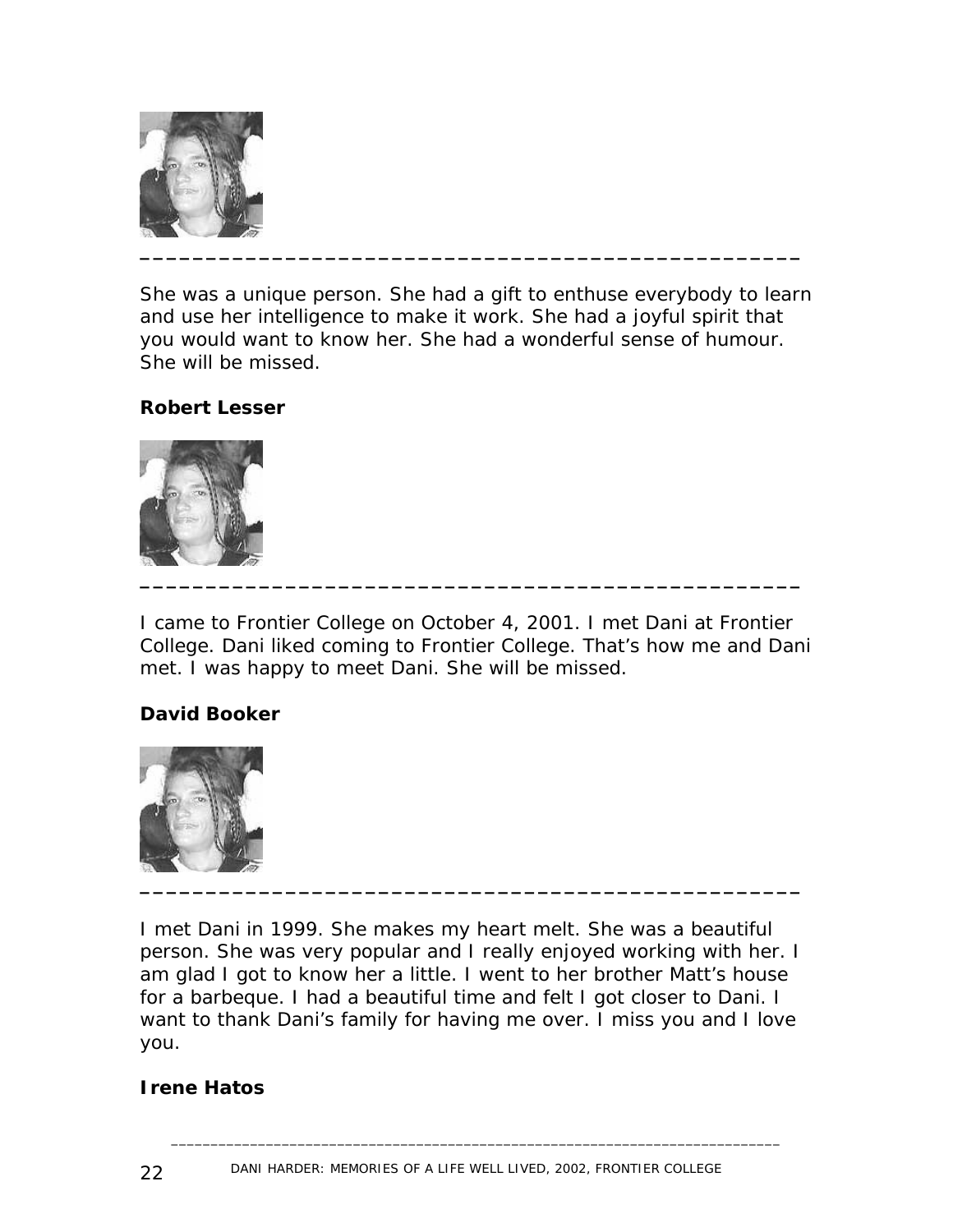

## **Matt's words selected with Dani in mind…**

| Writer        | I for Independence |
|---------------|--------------------|
| Wish          | Isn't He wonderful |
| Fun.          | Hope               |
| You can do it | Laughter           |

#### **Matt Macdonald**



I feel sad. Her family will miss her. I only met her once.

#### **Robbie Cole**



*Dani, You are my tutor and my best friend. I miss you. Someday I will see you again in Heaven.* 

#### *Joey Pappa*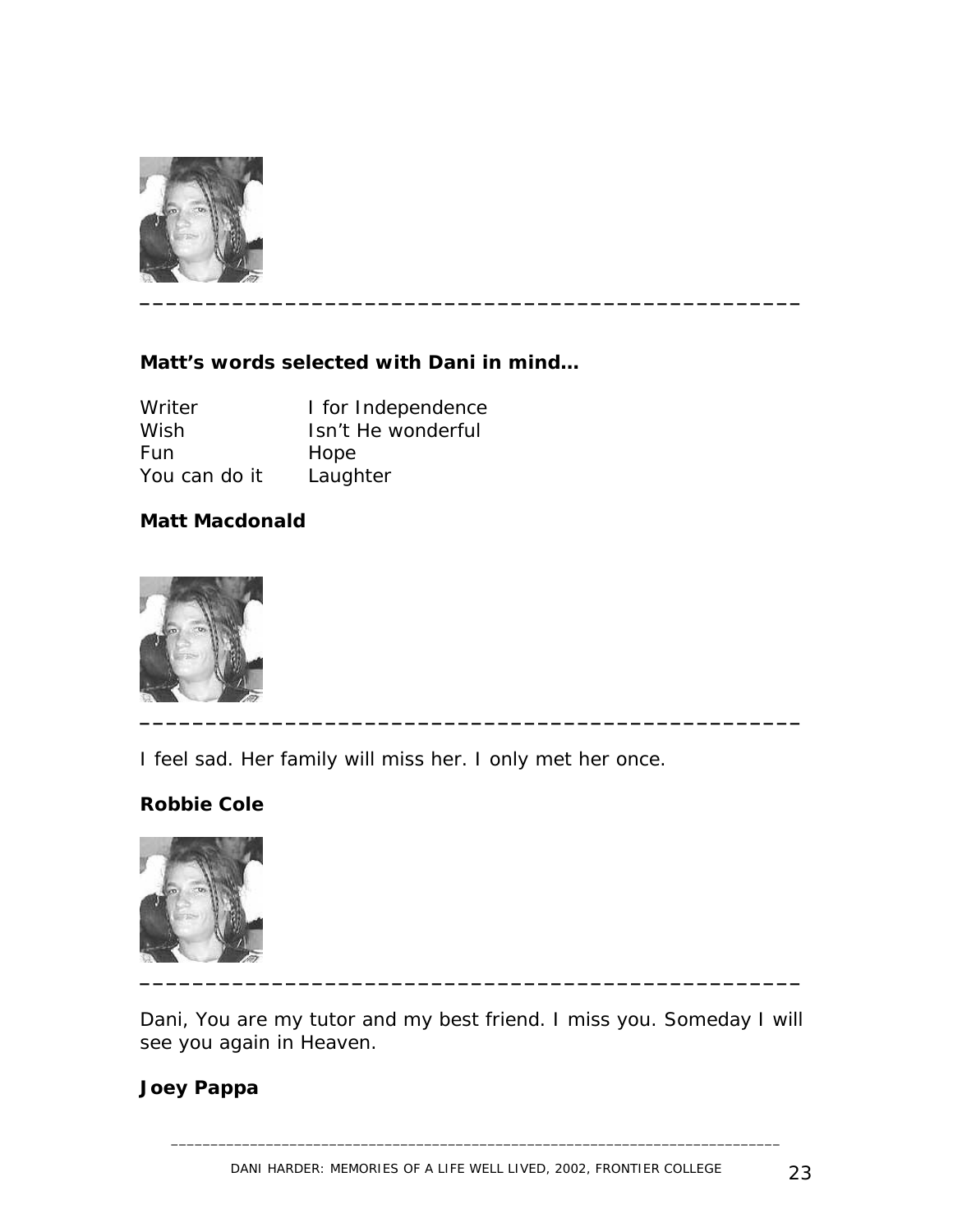

Dani receiving an award for volunteer service at Frontier College, 2002



Last Friday, Dani Harder just past away on October 11, 2002 at the age of 28. I found out Monday, October 14 after I heard the message on the tape, voice of Susan Macdonald and Richard Stafford. The funeral service was held on Wednesday October 16, 2002. Cathy Berry, Susan Macdonald, Emma, Dee and her daughter were there. Dani's parents and Dani's brothers were there.

#### **Dietmar Pannier**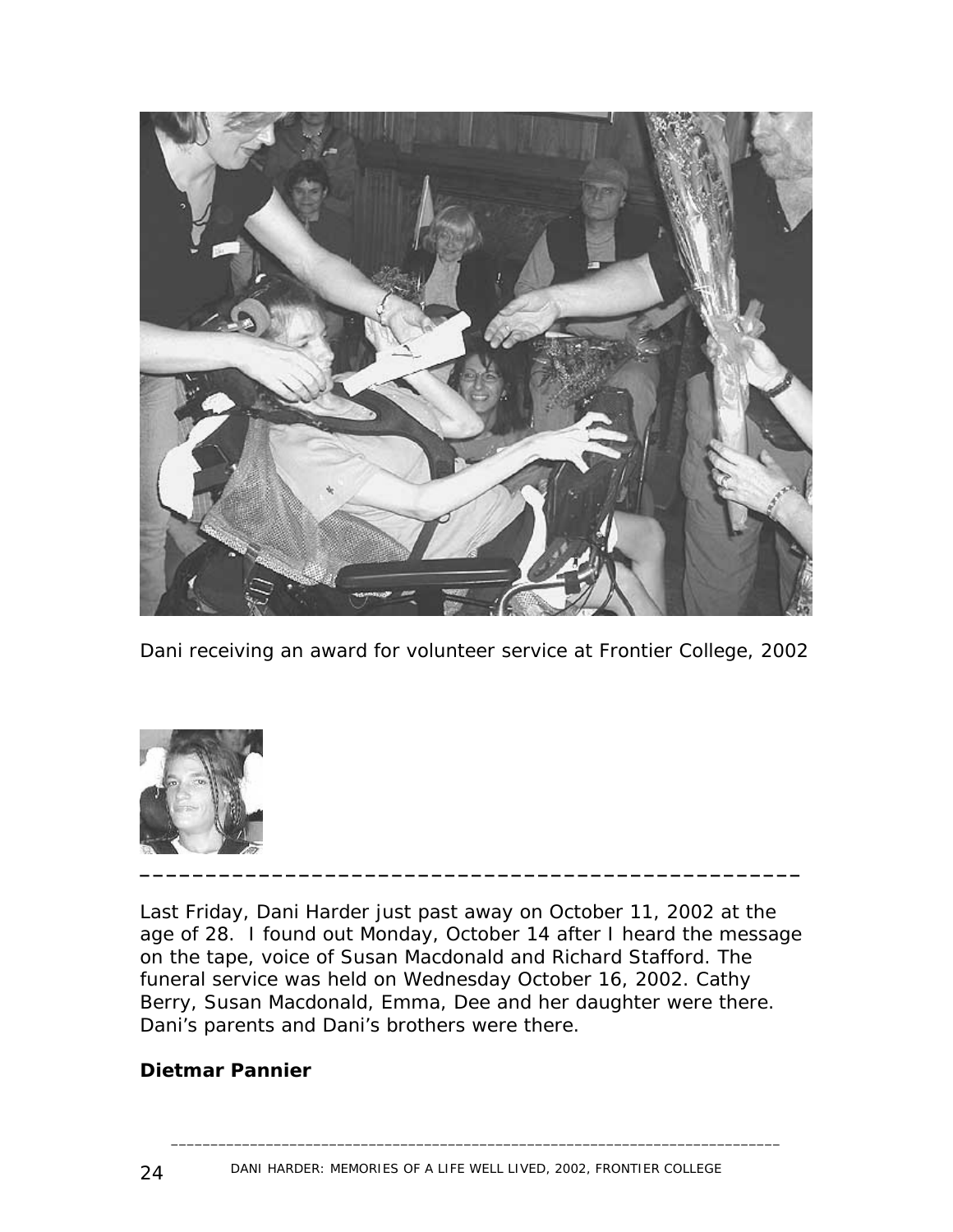

#### **For Dani,**

*When she was here she made us happy and I'm going to miss her. God is going to help her. Love,*

#### **Debbie Jackson**



Dani was a tutor. Dani, I miss you and I care about you. I miss her sense of humour. I would like to meet her again in heaven. I think a book should be dedicated to her.

#### **Rodney Beals**



Dani Harder died on Friday. It makes me feel sad. The funeral was on Wednesday. I like Dani. Dani likes me. She smiles. She is teaching spelling.

#### **Ross Crockett**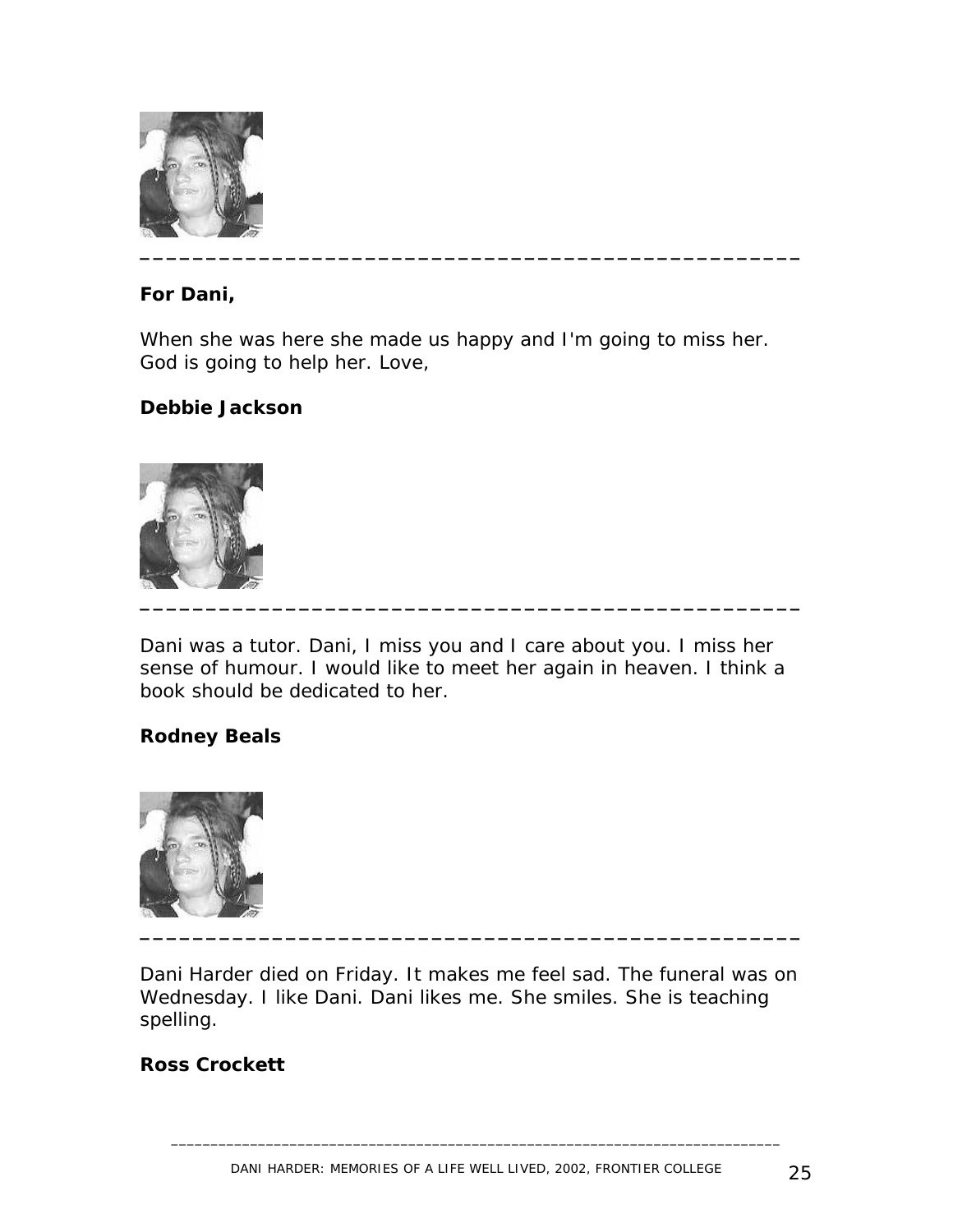

*Dani's good friend, Joey Pappa, with Dee with Dani, 2002*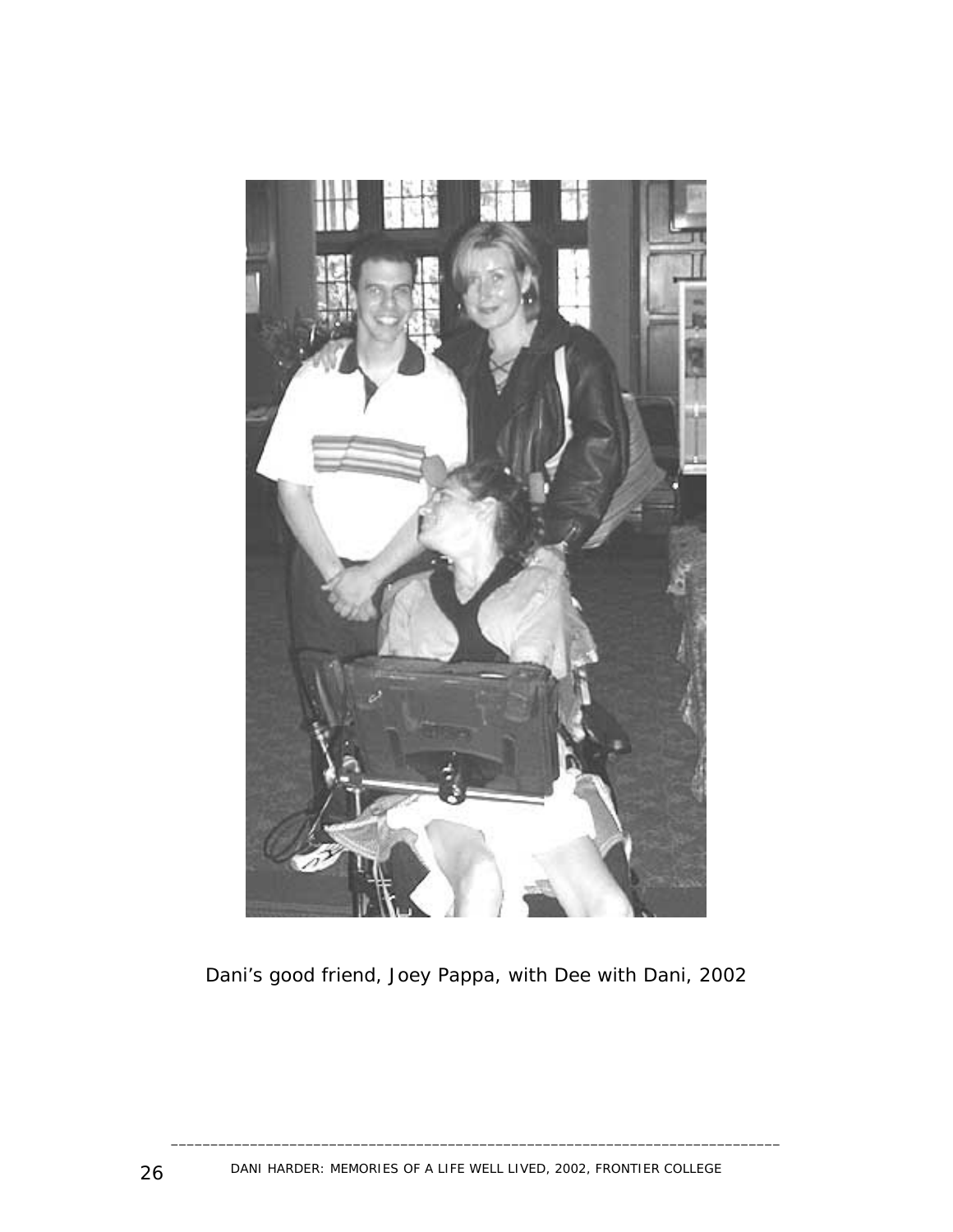

She is always on the ball. Smiles a lot and compliments other people from Frontier College. She makes me realize that I'm no different from anyone else. "Be happy who you are."

#### **Andreas Prinz**



I am going to miss you doing the spelling. I am going to miss Dee. I would help you with your wheelchair by pushing you into the classroom. You were always happy. You always called Joey's name when he wasn't here. Love,

#### **Michel Brunet**



#### **Oct 15,2002**

I am going to miss Dani. Dani had a good sense of humour she made me laugh when I read to her. I liked to hear her say 'excellent'. I liked to hear Dani's voice on her talking board. She helped me to learn to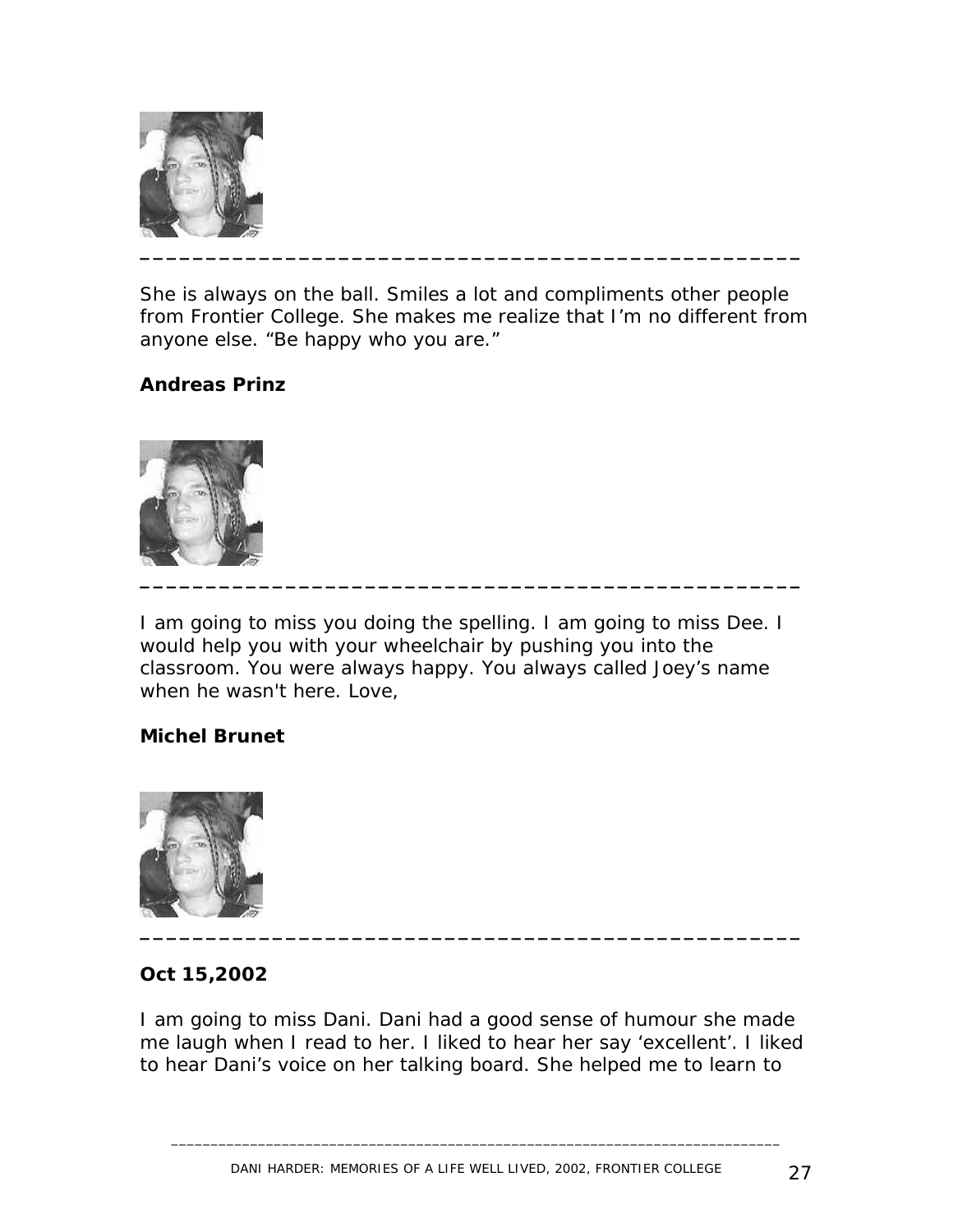read. I hope Dani's family is feeling better soon and that they take care. Love,

## **Jennifer Albino**



# **Evaluation of tutor Dani Harder by Cathy Berry, June 2001**

Dani Harder was an invaluable tutor/assistant to the literacy classes that were offered weekly at Frontier College through the Independent Studies program. She proved to be very reliable in that she participated weekly with enthusiasm and commitment for all classes. Dani supported a variety of students to work on their reading, writing and communication skills.

Dani was very eager to participate in a variety of ways. She took leadership in the classes that were focused on the rights of people with disabilities. She often said many words of support to students who were expressing their concerns for the way people with disabilities are treated in our society.

Dani took an active role in teaching the class a lesson on poetry. Dani brought in some of her favourite childhood poetry and read and discussed them with students. As a preparation for the class, Dani types her poems into her computer so that she could read the poetry to the class independently. To tie in a further element of literacy she supported students to individually write a sentence on humorous poetry. She taught this class with great enthusiasm and a great sense of pride.

Dani demonstrated great confidence in her interactions with the students, tutors, and instructor. Over time, she took on more responsibility as she gained confidence in herself. She participated in reading circles, poetry readings, math games, class discussions, and one on one tutoring.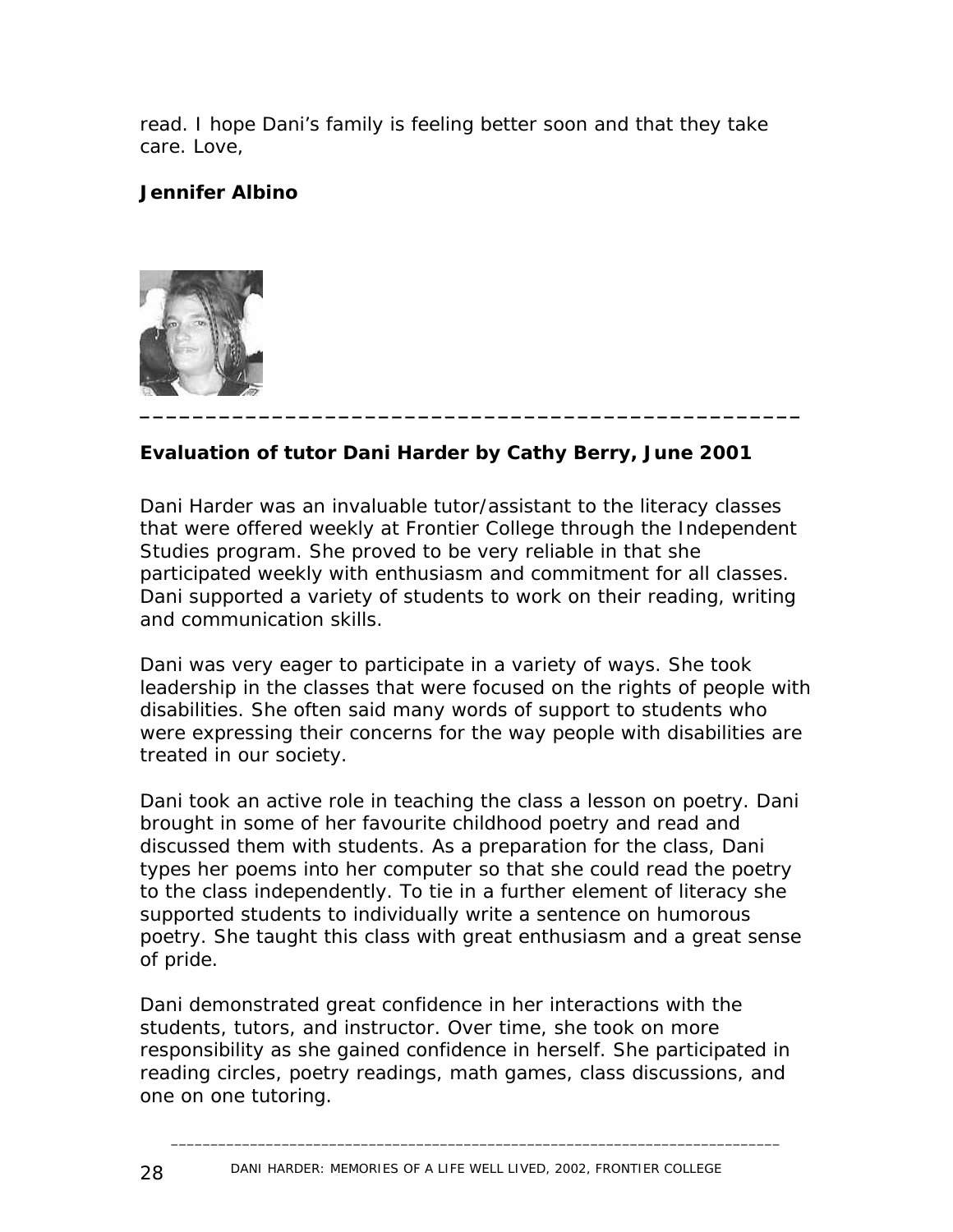Dani is a very determined person and seems to want to challenge herself and try new opportunities. Tutoring at Frontier College enabled her to work towards her personal goals.



#### **Summary of Dani Harder's achievements as a tutor in the literacy class, April 9, 2001 by Cathy Berry**

Dani consistently participated with full attention and concentration throughout the planned lessons of the week. She came prepared weekly to read with students and do the spelling quizzes as planned. She recalled the tasks assigned to her as an assistant to the class and followed through with all work. Dani thrives on a session filled with a variety of teaching strategies.

Dani prepared some well thought out lessons and prepared sentences to accompany the dictated words. These were short-term goals that Dani identified for herself at the outset of the class and was able to successfully accomplish these goals.

Dani wrote a story that she used to read to the class and to staff at Frontier College about her disability and the appropriate way to support her. She is a great self-advocate who is confident to speak her mind on a variety of topics. Dani has demonstrated that she can be very motivated and can create some thought provoking questions for students based on their personal stories. Perhaps Dani can continue to persevere and motivate herself to create other opportunities for herself to become further involved in teaching and supporting the students in the class.

Dani's computer tends to be a technological nightmare for her. Some days the machine is broken and Dani feels as though she has no means of to communicate her wishes. This is difficult for her. Dani does have a communication board that she can also incorporate to get her ideas and messages across to others. This might be able to be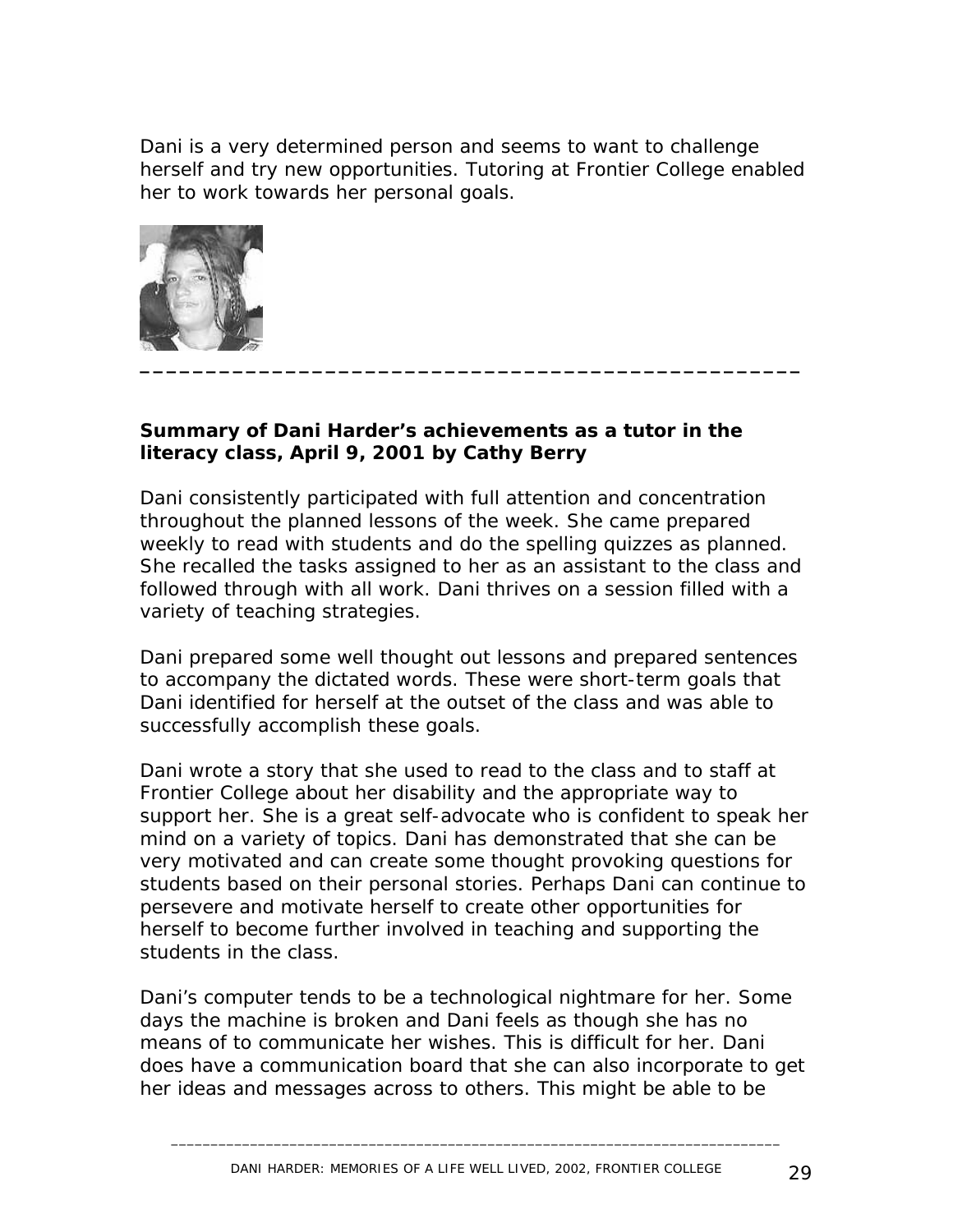used more often should the need arise. Dani is exceptionally proficient at telling others what she wants. This is done by looking up for yes, shaking her head sideways for no and using her computer to talk for her.

Dani is a very confident woman who has had many life experiences and a caring supportive family. She is very confident in her abilities however often indicated that she is afraid and worried to take new challenges. Coming to Frontier College as an assistant was a real challenge for her and she was very unsure of her abilities. After taking the position she felt very proud of her accomplishments and verbalized her sense of pride.

Dani realizes that the more opportunities presented to her and the more opportunities she initiates the more confidence and self-esteem she will achieve. She does believe that she needs to push herself to try new situations.

Dani is interested in writing a memoir and is currently trying to think through the process to get it off the ground. With gentle support, she is beginning to visualize her larger story and seems ready to begin writing her story this next session. Given the time Dani can accomplish most tasks assigned to her and think through the best possible approach to complete the task.

Dani consistently attended both the Monday and Wednesday classes without exception. She came prepared to class and always brought her teaching assignments that she was to accomplish for the day. Dani is a very reliable, dedicated teaching assistant.

Dani is a very social person and likes both large group activities and small group exercises. She always gave positive encouragement to the students and is an excellent listener. She demonstrated great patience and was always willing to support the instructor.

*Work completed by Dani over the term:* 

- completed a collage to assist with writing a biography
- participated in a reading of a script and a follow-up discussion of relationship building
- wrote a story and submitted it to the Bread and Roses writing contest
- gave two spelling quizzes to a small group of students
- listened to students read their stories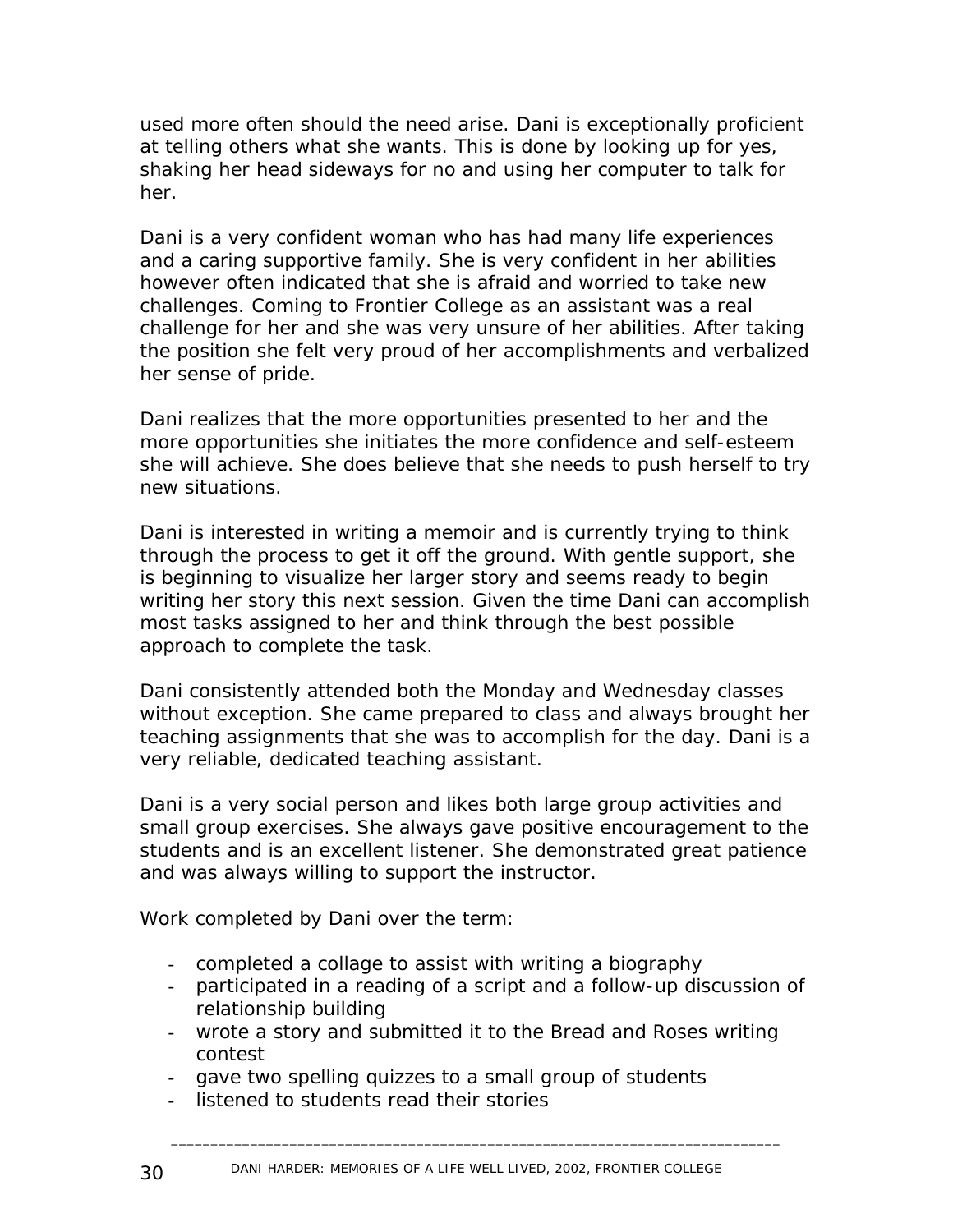- compiled questions based on the students' stories and asked the students the questions
- read an article about Anne Murray and wrote a story based on the facts of the story
- reviewed a movie called *Heather Rose Goes To Cannes*
- critiqued pop/classical music and wrote a paragraph
- helped students play consonant bingo
- brought in resources that were helpful for students to read



Dani and her mother Karen, 2001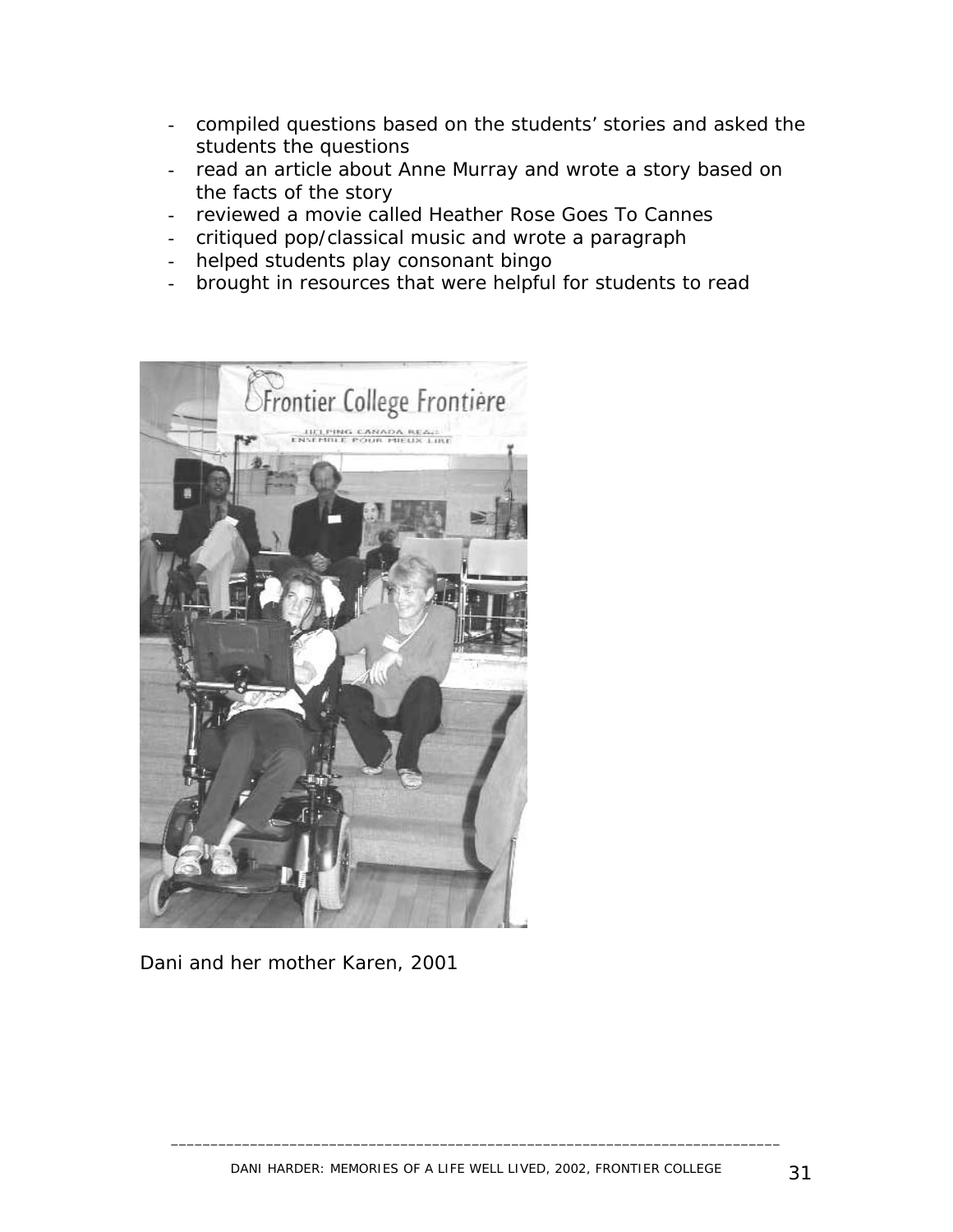# **A HERO**



I do not know Dani. People say she is a hero. **Collette Alami** 



TWO POEMS ABOUT LOSS DEDICATED TO THE MEMORY OF DANI HARDER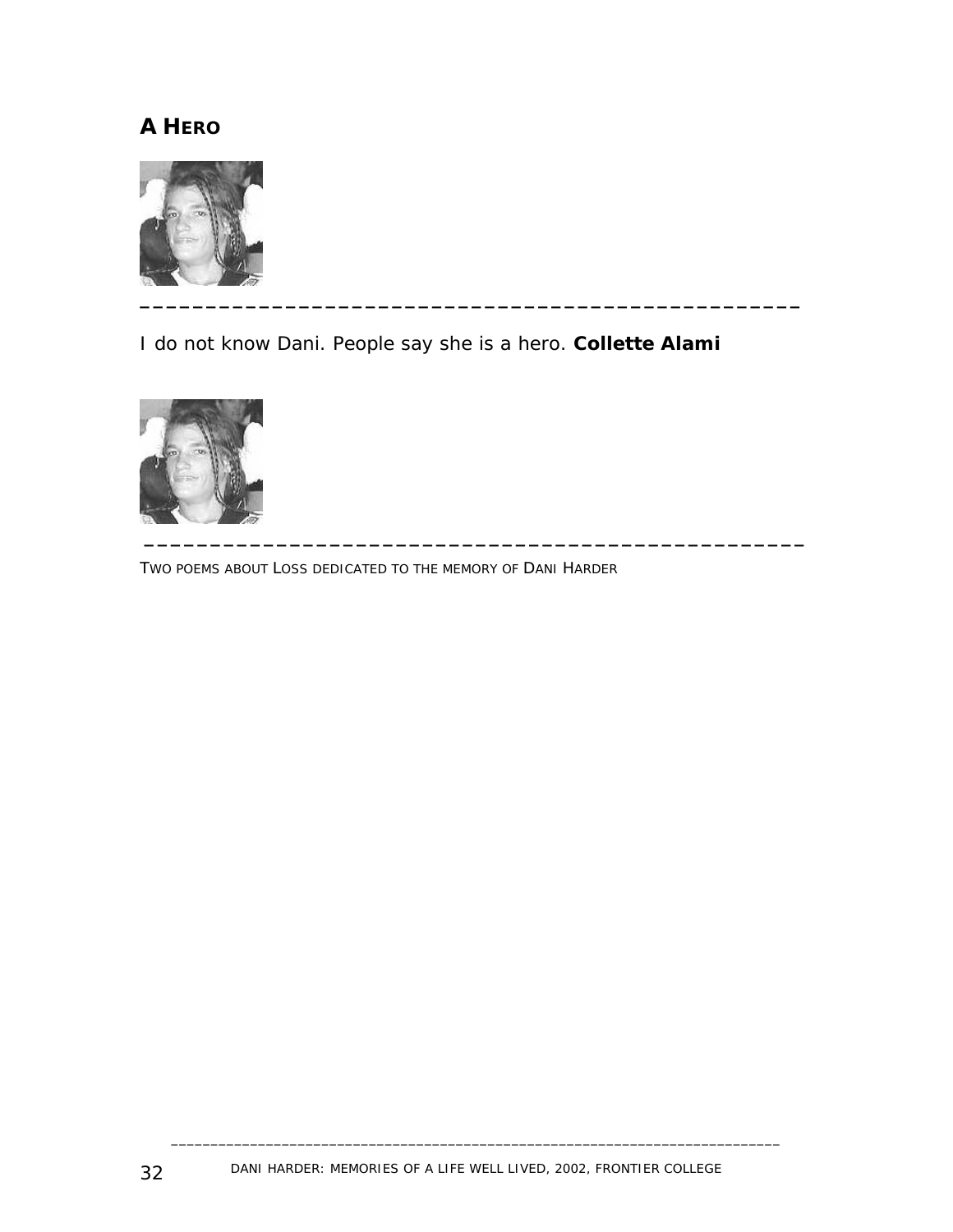#### **CASTLES IN THE HAND**



I carry my castles in my hand and work on them the best I can. Can I work through them, Or will I arrive at the other side in pieces, Patched, and barely breathing?

I serve at the incubator of dreams, Where I wear my bondage like a tight chemise. I built the life that made me what I am. But it split me open, and then was gone. I have the freedom to do, and the freedom to fail. This travail leads me on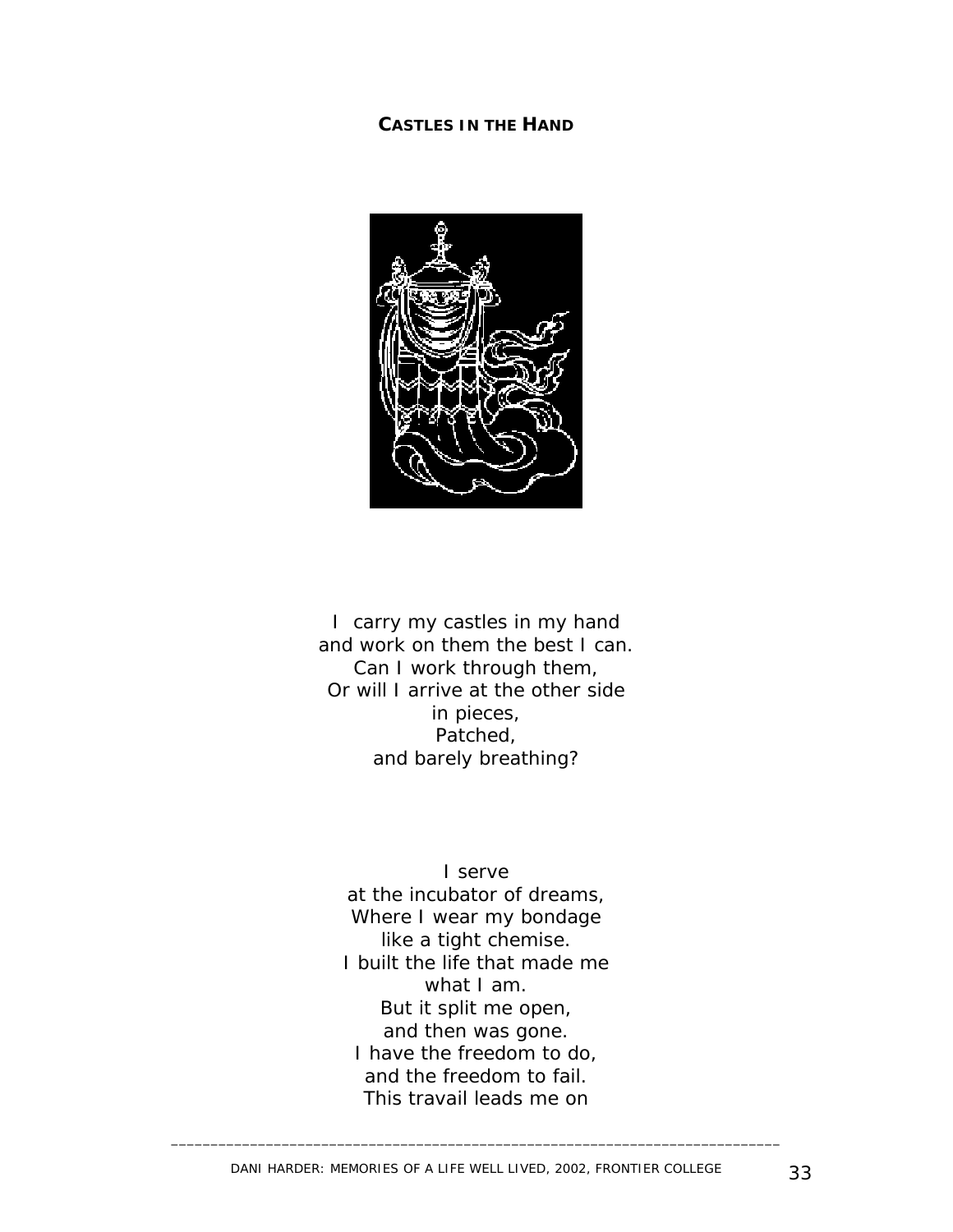to seek new lives.

With the master of ceremonie I shoot the breeze "Who is this being, if you please?"

If the Lords of Karma can find steeds to please them, So I can win a rhyming game with time, This one time, and claim this life as truly mine.

But here are my trademarks, which I have neither traded nor unmarked. They announce themselves in the storehouse of the planets, And crack like fractals everywhere, Like eggs, within the womb of time.

*from: "2000 Poems" Buddhist Poems by Paul L. Dolinsky*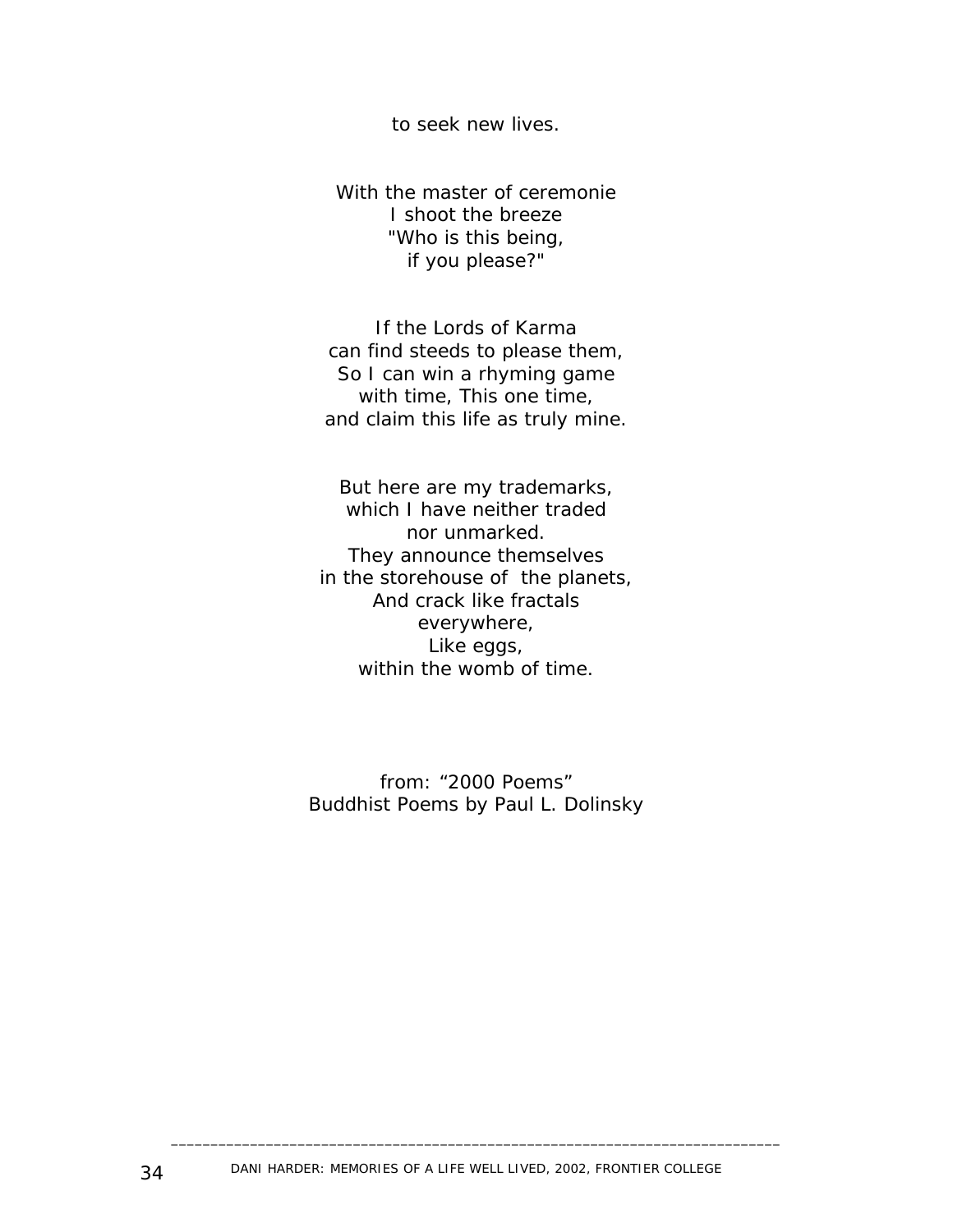#### **CYCLE**



perhaps it's a dream

in which you rush headlong and helpless your body resembling the corpse of a dead mosquito falling from the warm air into a freezing stream that draws you onwards in enveloping rapids of harsh foam

in which you move toward an outcrop in the water where a jagged rock juts up catches your body and lays it like glistening moss upon the exposed surface of frozen stone

in which you rest momentarily above the water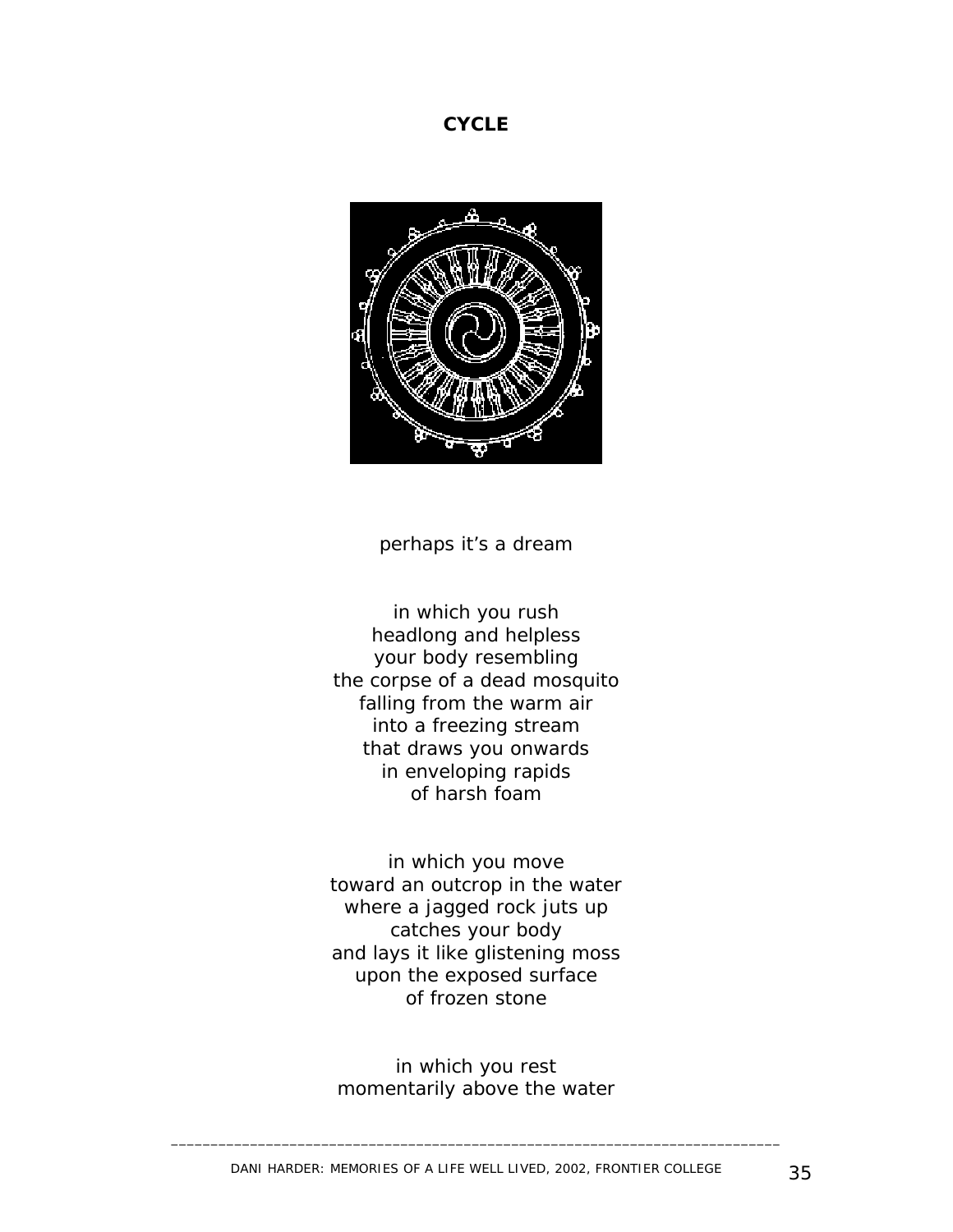an accidental respite from the river's torrent a brief and frightened repose in the cold palm of heartless rock

in which you build your house, your web a castle of dreams to dwell in for as long as you can clinging, waiting, hoping while all around you the fury and frenzy inexorable forwardness of rushing water

in which you watch as the structure collapses a house of cards a figment of your imagination where once again you appear as a flattened insect the body of a dead mosquito forced to rejoin the stream the insistent beckoning of necessary tomorrows

in which you push yourself unwilling, overwhelmed crushed, cracking and scarred by perpetual flow sorrow and fleeting ghastly icy sadness of temporal pulse

perhaps it's a dream

*from: "Bone Meal", David Greig, 1999*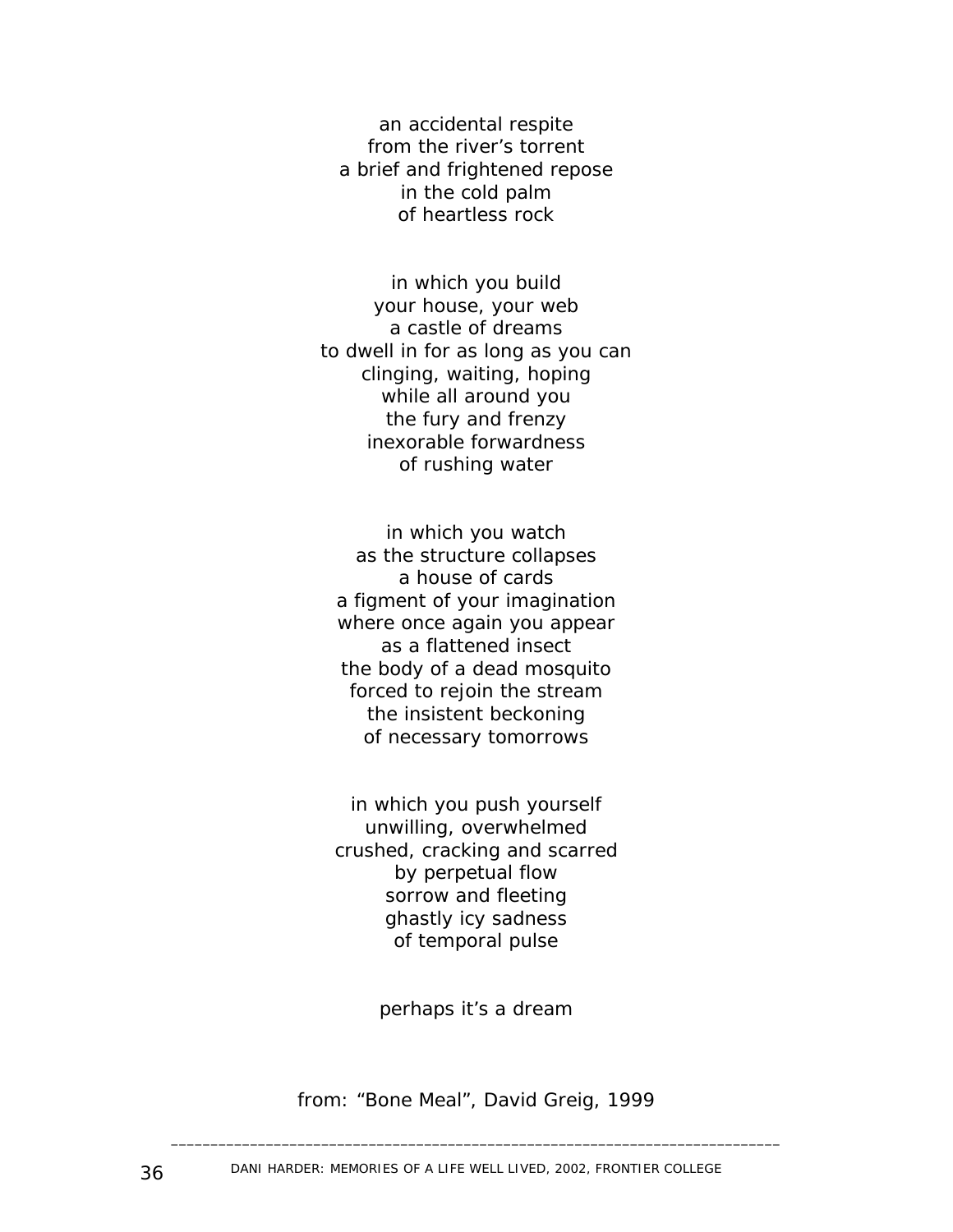

*Digital Image of Dani by David Greig, 2002* 



Sacred I otus